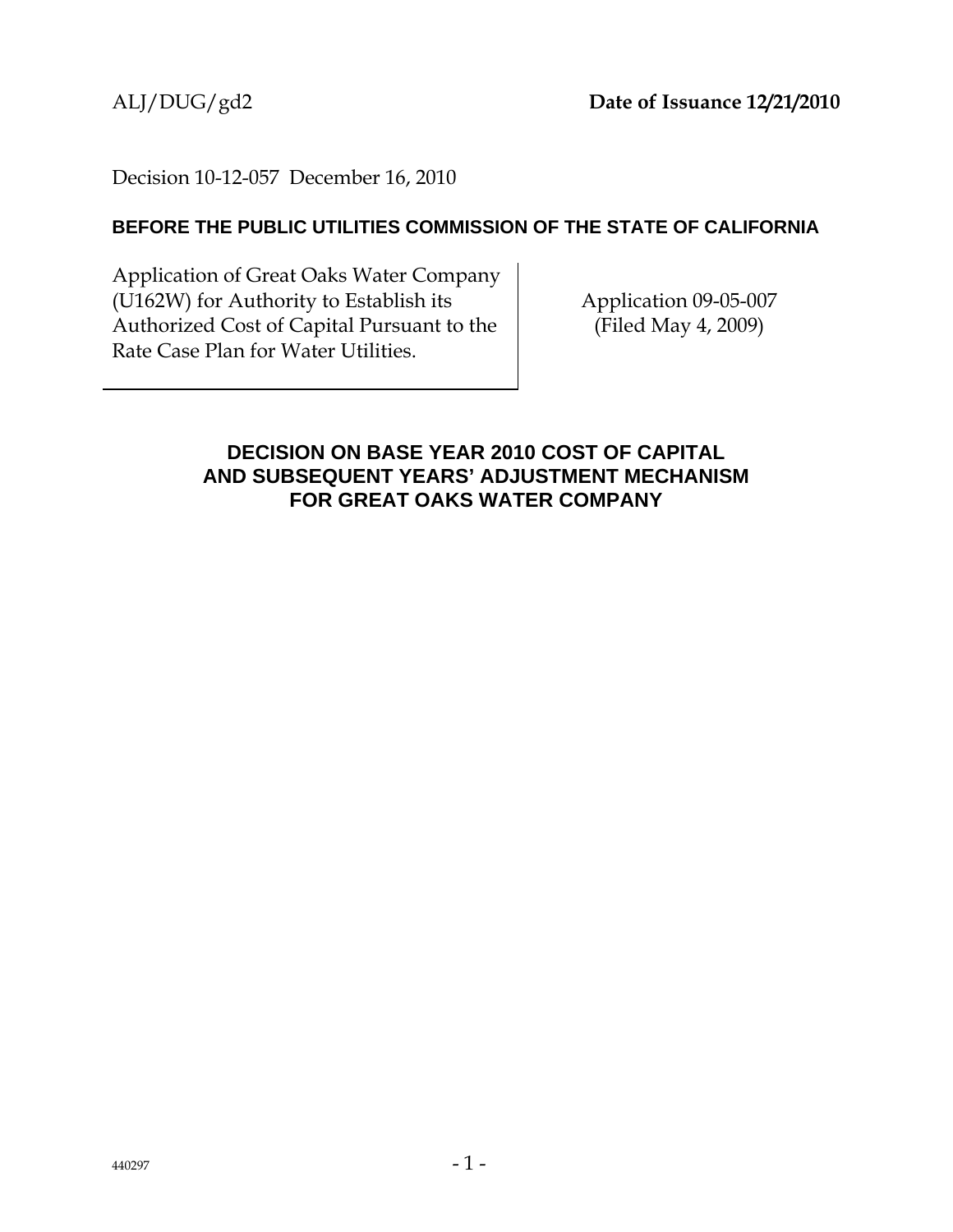# TABLE OF CONTENTS

# Title

|    | DECISION ON BASE YEAR 2010 COST OF CAPITAL AND SUBSEQUENT           |  |
|----|---------------------------------------------------------------------|--|
|    | YEARS' ADJUSTMENT MECHANISM FOR GREAT OAKS WATER                    |  |
|    |                                                                     |  |
| 1. |                                                                     |  |
| 2. |                                                                     |  |
| 3. |                                                                     |  |
| 4. |                                                                     |  |
| 5. |                                                                     |  |
|    |                                                                     |  |
| 6. |                                                                     |  |
| 7. |                                                                     |  |
|    |                                                                     |  |
|    |                                                                     |  |
| 8. |                                                                     |  |
| 9. |                                                                     |  |
|    |                                                                     |  |
|    |                                                                     |  |
|    | 10.2. Effect of Water Revenue Adjustment Mechanism (WRAM) on Market |  |
|    |                                                                     |  |
|    |                                                                     |  |
|    |                                                                     |  |
|    |                                                                     |  |
|    |                                                                     |  |
|    |                                                                     |  |
|    |                                                                     |  |
|    |                                                                     |  |
|    |                                                                     |  |
|    |                                                                     |  |
|    |                                                                     |  |
|    |                                                                     |  |
|    |                                                                     |  |
|    |                                                                     |  |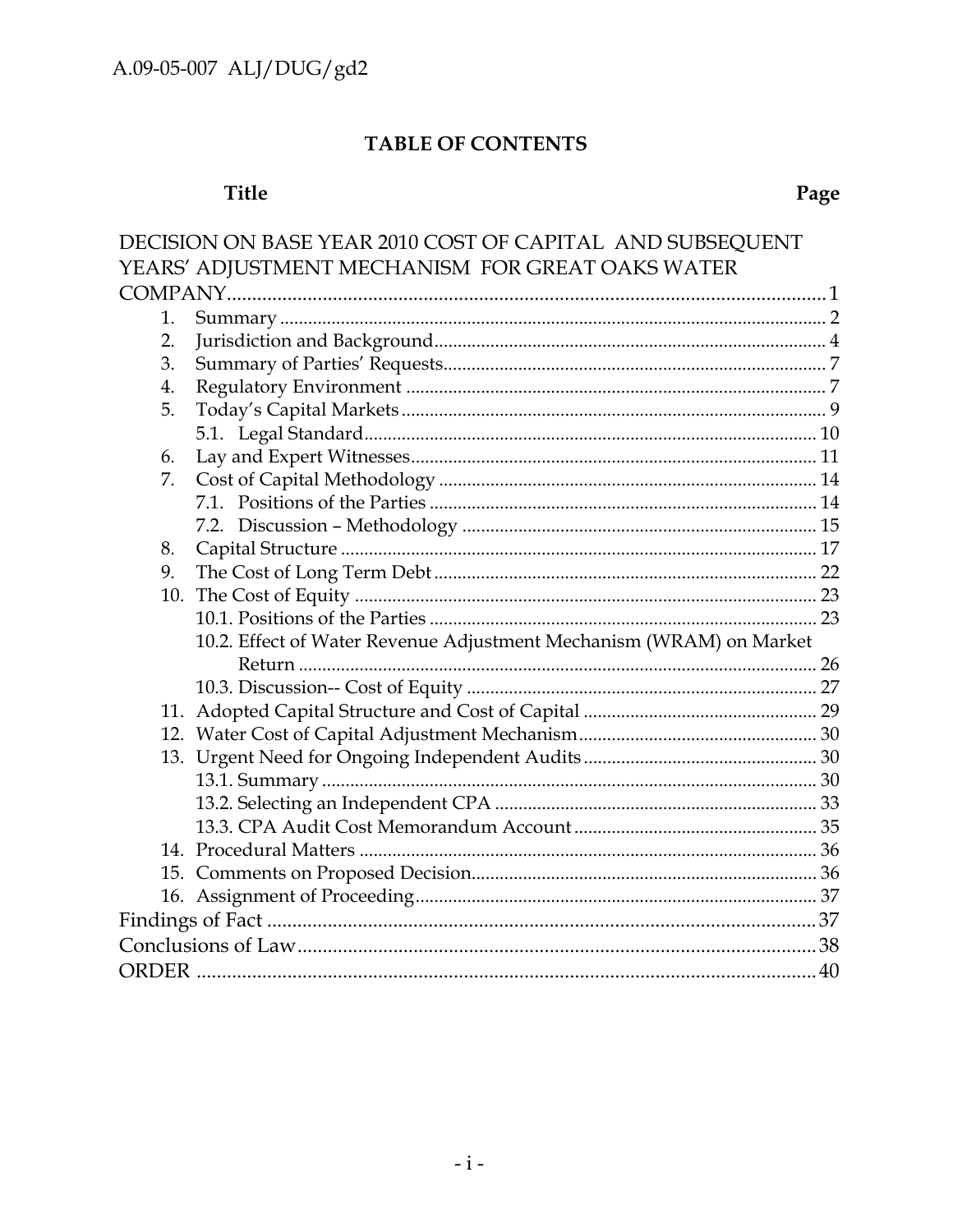#### **DECISION ON BASE YEAR 2010 COST OF CAPITAL AND SUBSEQUENT YEARS' ADJUSTMENT MECHANISM FOR GREAT OAKS WATER COMPANY**

#### **1. Summary**

This decision establishes the base year 2010 ratemaking cost of capital and return on common equity for Great Oaks Water Company (Great Oaks). This is the first proceeding for this company where the sole subject is cost of capital, separated from a general rate case, pursuant to Decision (D.) 07-05-062, the most recent rate case plan for the Class A water utilities. The rate case plan established that cost of capital would be addressed for these companies in a consolidated proceeding rather than the past practice of treating cost of capital as one other cost item in the general rate cases.

In this decision, we adopt a return on equity of 10.20% along with an imputed capital structure to include ratepayer-beneficial long term debt, and then derive a weighted cost of capital. We take note of the financial markets' dislocation and therefore consider whether there are any extenuating circumstances of sufficient importance to warrant a departure from our normal procedures. The authorized return reflects the risk reductions inherent in all of the outstanding balancing accounts or memorandum accounts available to the company. Based on our consideration of all circumstances, we adopt a return on equity of 10.20% which is based on the testimony made by the sole active intervenor, the Division of Ratepayer Advocates; discounts the request by the applicant; and considers Great Oaks' individual risk profile, which includes relative size of operations and capital ratios. We adopt the following companyspecific ratios and equity return: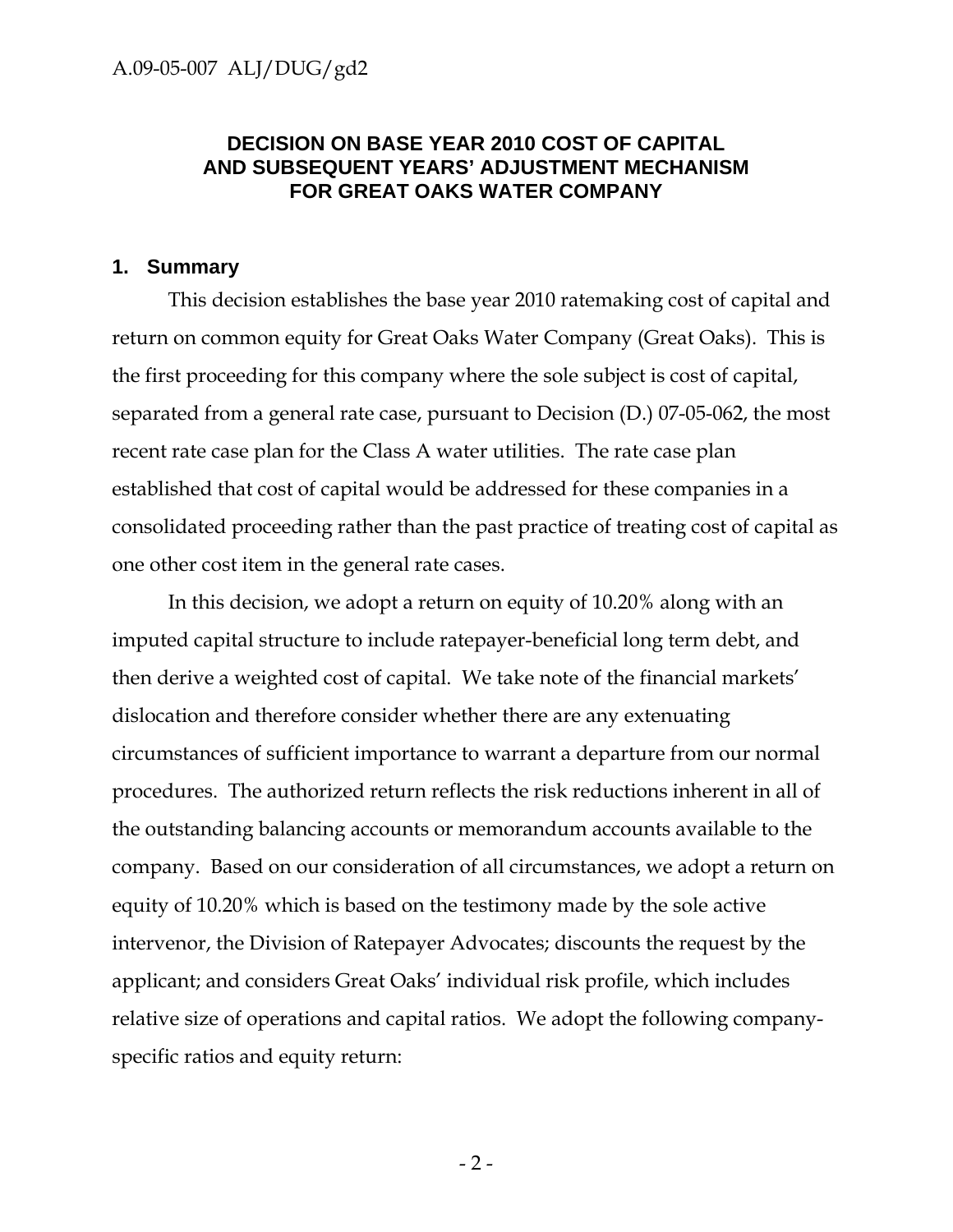| <b>Great Oaks Water Company</b><br>Adopted 2010 Cost of Capital |     |          |       |  |  |
|-----------------------------------------------------------------|-----|----------|-------|--|--|
| Long Term Debt                                                  | 30% | 7.50%    | 2.25% |  |  |
| <b>Preferred Stock</b>                                          | 3%  | $6.00\%$ | 0.18% |  |  |
| Equity                                                          | 67% | 10.20%   | 6.83% |  |  |
| Total                                                           |     |          | 9.26% |  |  |

Second, this decision adopts a Cost of Capital Adjustment Mechanism which uses an interest rate index and a Moody's bond rating to adjust the return on equity and update the cost of capital for the two years 2011 and 2012 before the next cost of capital proceeding for a base year of 2013. This is the same mechanism adopted in D.09-07-051 for the three large multi-district Class A water companies and in D.10-10-036 for the smaller Class A companies (excluding Great Oaks). Consistent with D.10-10-036, we adjust the trigger mechanism otherwise used in D.09-07-051 to avoid an unintended reduction in return which may result from a high cost base year for the bond index which captures the unusual recent market instabilities.

Finally, this decision orders Great Oaks to engage an independent Certified Public Accountant (CPA), with utility client experience, to perform a full and complete audit of the company beginning with all transactions as of January 1, 2009. Great Oaks shall continue to have annual audits unless this order is subsequently rescinded by a future Commission decision. Great Oaks must file for preapproval of its proposed selection of a CPA, and may recover the reasonable costs of these audits in a new CPA Audit Cost Memorandum Account.

The specific cost impacts of this decision are not quantified and depend upon any other changes to revenue requirement scheduled to be effective on January 1, 2010 in A.09-09-001. This proceeding is closed.

 $-3-$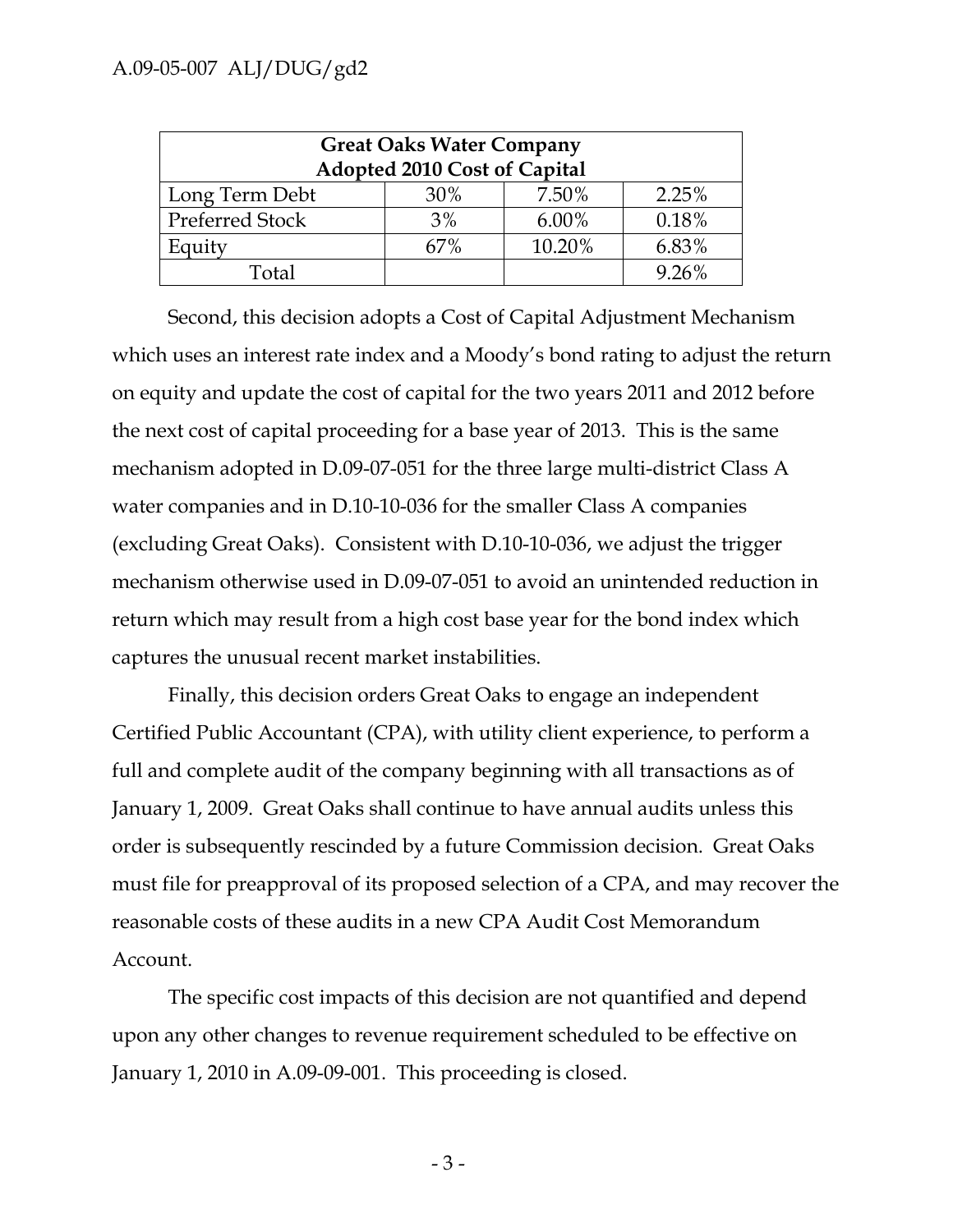-

### **2. Jurisdiction and Background**

Applicant Great Oaks Water Company (Great Oaks) is a public utility subject to the jurisdiction of this Commission as defined in Section 218 of the Public Utilities Code.<sup>1</sup> Applicant seeks adoption of a base year 2010 cost of capital which will apply to all of its California-jurisdictional operations.

Great Oaks was required by Decision (D.) 07-05-062 to file this application concurrently with cost-of-capital applications filed by San Jose Water Company (San Jose), Valencia Water Company (Valencia), Park Water Company and its affiliate Apple Valley Ranchos Water Company (Park/Apple), San Gabriel Valley Water Company (San Gabriel), and Suburban Water Systems (Suburban). This group of companies is the single-district Class A water utilities in California. On May 1, 2009, San Jose filed A.09-05-001, Valencia filed A.09-05-002, Park/Apple filed A.09-05-003, San Gabriel filed A.09-05-004, and Suburban filed A.09-05-005. On May 4, 2009, Great Oaks filed A.09-05-007.

On June 9, 2009, the Commission held a duly noticed prehearing conference (PHC) before the assigned judge in the multiple cost of capital applications to determine parties, create the service list, identify issues, consider the schedule, and address other matters as necessary to proceed with the applications. The assigned Commissioner consolidated the five applications pursuant to Rule 7.4, excluding Great Oaks' A.09-05-007. The assigned Commissioner's scoping ruling stated that because Great Oaks is the smallest of the Class A water companies, its operational and financial risks may2 be readily

<sup>1</sup> All statutory references are to the Public Utilities Code unless otherwise stated.

<sup>2</sup> There is a certain ambiguity to the words "…may be readily distinguished…" which may have been better expressed as "… possibly distinguishable …" in that the scoping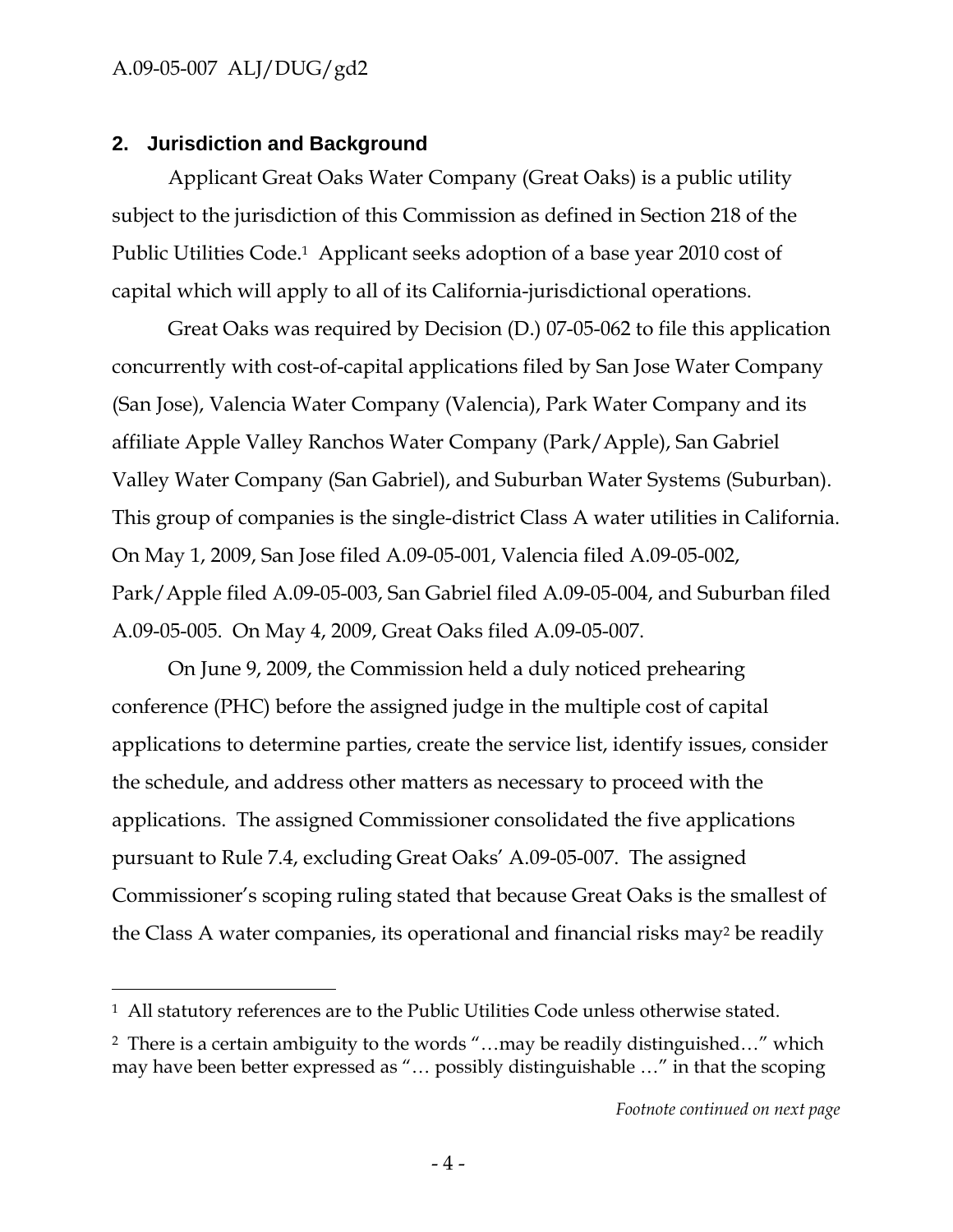$\overline{a}$ 

distinguished from the other larger companies. At the request of Great Oaks, we delayed litigating the cost of capital to coincide with litigating the general rate case, A.09-09-001. Further, the ruling also held that regardless of whether Great Oaks filed a general rate case in 2009, this application (A.09-05-007) would be processed to adopt a fair and reasonable 2010 base year cost of capital; the appropriate capital structure, embedded costs of debt and other non-equity securities; and a just and reasonable return on equity, i.e., there would be a cost of capital proceeding even if there was no general rate case. (June 23, 2009 Scoping Memo at 1–4.)

Great Oaks filed its anticipated general rate case, A.09-09-001, on September 1, 2009, pursuant to the Commission's rate case plan D.07-05-062, (which also required Great Oaks to file this application, A.09-05-007, for its cost of capital). In an updated scoping memo dated November 4, 2009, the assigned Commissioner held he would not consolidate A.09-05-007 with the general rate case, A.09-09-001, but would coordinate the two schedules to minimize any burden on either Great Oaks or the Division of Ratepayer Advocates (DRA). A separate scoping memo and ruling was issued in A.09-01-001. Therefore, the two proceedings were litigated separately and the outcome in one is not dependent upon the record or the outcome of the other.

memo could not conclusively reach such a finding, but it could anticipate such a finding. Black's Law Dictionary likewise defines "may" as a possibility, "not a word of command." (Black's law Dictionary, Fifth Edition, at 883.)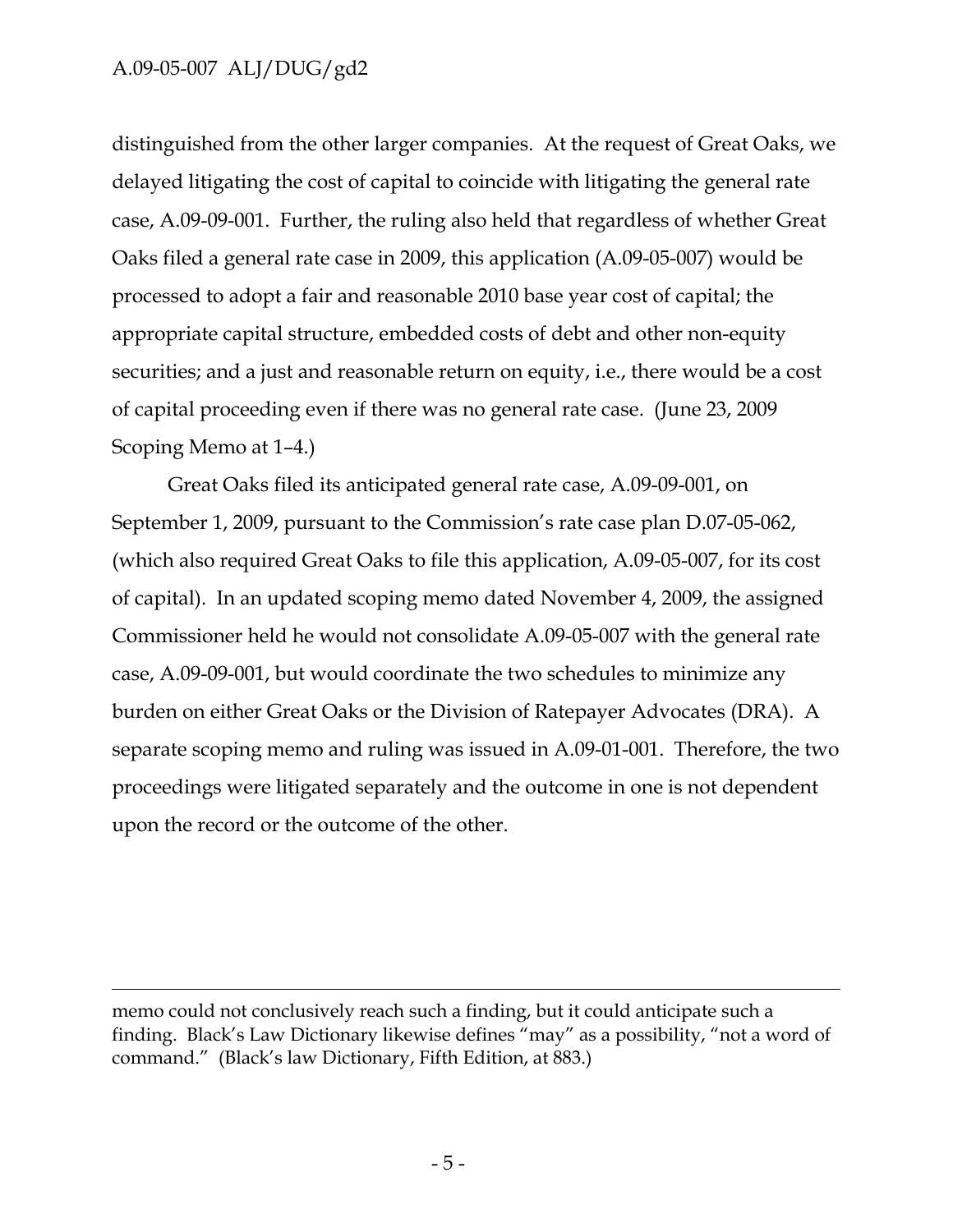-

The updated scoping memo ruled that the scope would be:

The Commission will adopt a fair and reasonable 2010 base year cost of capital for Great Oaks; it must therefore determine the appropriate capital structure, and a just and reasonable return on equity and total capital.

The Commission also will address the matter of subsequent adjustments to cost of capital, if any, for post-2010, and will determine a just and reasonable adjustment mechanism, if any, to change the adopted cost of capital for the two years between the 2010 base year and the next cost of capital proceeding for base year 2013. (November 4, 2009, Updated Scoping Memo, at 3-4.)

Great Oaks timely served supplemental testimony on November 13, 2009

as permitted by the updated scoping memo. The judge denied on November 23, 2009 a November 20, 2009 motion by DRA to strike the supplemental testimony. DRA timely served its testimony on December 9, 2009, and Great Oaks timely served rebuttal on December 29, 2009. There was one day of evidentiary hearings held on January 19, 2010.

There were two motions to strike filed on February 1, 2010: one by Great Oaks to strike DRA's written testimony; and another by DRA to remove Ex. GO-5 from the record.3 The assigned judge denied both motions indicating that the DRA witness was accepted as an expert witness and parties could argue the merits and relevance of Ex. GO-5. We affirm all procedural rulings. DRA's

<sup>3</sup> See also Transcript at 197 where Great Oaks argues the DRA witness did not perform all of the analysis himself. We find on a review of the record that the DRA witness showed a sufficient knowledge, and complete understanding of the offered analysis. As a matter of usual practice, we allow company and staff witnesses to adopt the work of consultants and subordinates when they demonstrate such an understanding. Additionally, Great Oaks was fully aware that DRA used a consultant in addition to its own staff witness and it did not object in a timely fashion.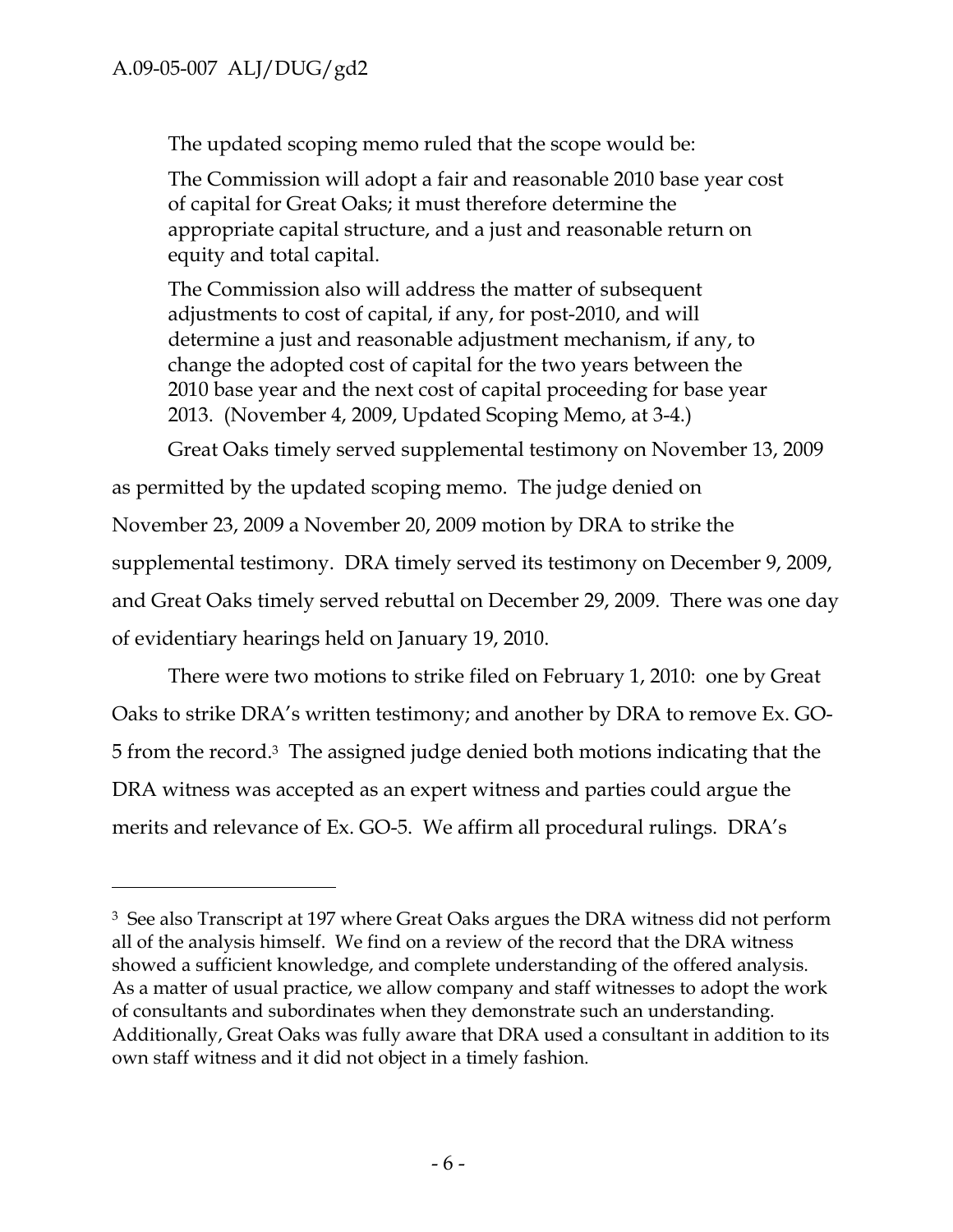showing was an up-dated analysis from A09-05-001 et al and DRA's witness was involved as project manager of both proceedings and demonstrated sufficient understanding of the analysis and its ratemaking implications.

Concurrent Opening Briefs were filed on March 1, 2010 and the application was submitted upon filing of Concurrent Reply Briefs on March 17, 2010.

#### **3. Summary of Parties' Requests**

Great Oaks proposes a rate of return of 17.58% on its operating expenses using a rate of margin (operating margin) analysis, which it states is traditionally applied to Class B water companies. This would equate to a return on equity of 18.70% based on a 100% equity capital structure, as explained below. Alternatively, Great Oaks argues it should receive 192 basis points above the otherwise applicable return on equity. Assuming the 10.20% return on equity adopted in D.09-05-019 and D.10-10-036 for the other Class A water companies, this would translate into a requested 12.12% return on equity for Great Oaks.

DRA imputed a capital structure of 34% debt and 66% common equity and DRA used the same average debt cost rate of 7.48% that DRA recommended for the five single-district Class A water companies considered in A.09-05-001 et al. (Ex. DRA-1 at 6.) Therefore DRA recommends the following cost of capital:

| DRA's Recommended Capital Structure and Cost of Capital |       |       |                      |  |  |
|---------------------------------------------------------|-------|-------|----------------------|--|--|
|                                                         | Ratio | Cost  | <b>Weighted Cost</b> |  |  |
| Debt                                                    | 34%   | 7.48% | 2.54%                |  |  |
| Equity                                                  | 66%   | 9.75% | 6.44%                |  |  |
| 'otal                                                   | 100%  |       | 8.98%                |  |  |

### **4. Regulatory Environment**

Our regulatory framework for Class A water utilities in California is a strong and responsive framework and is recognized as such. It provides stable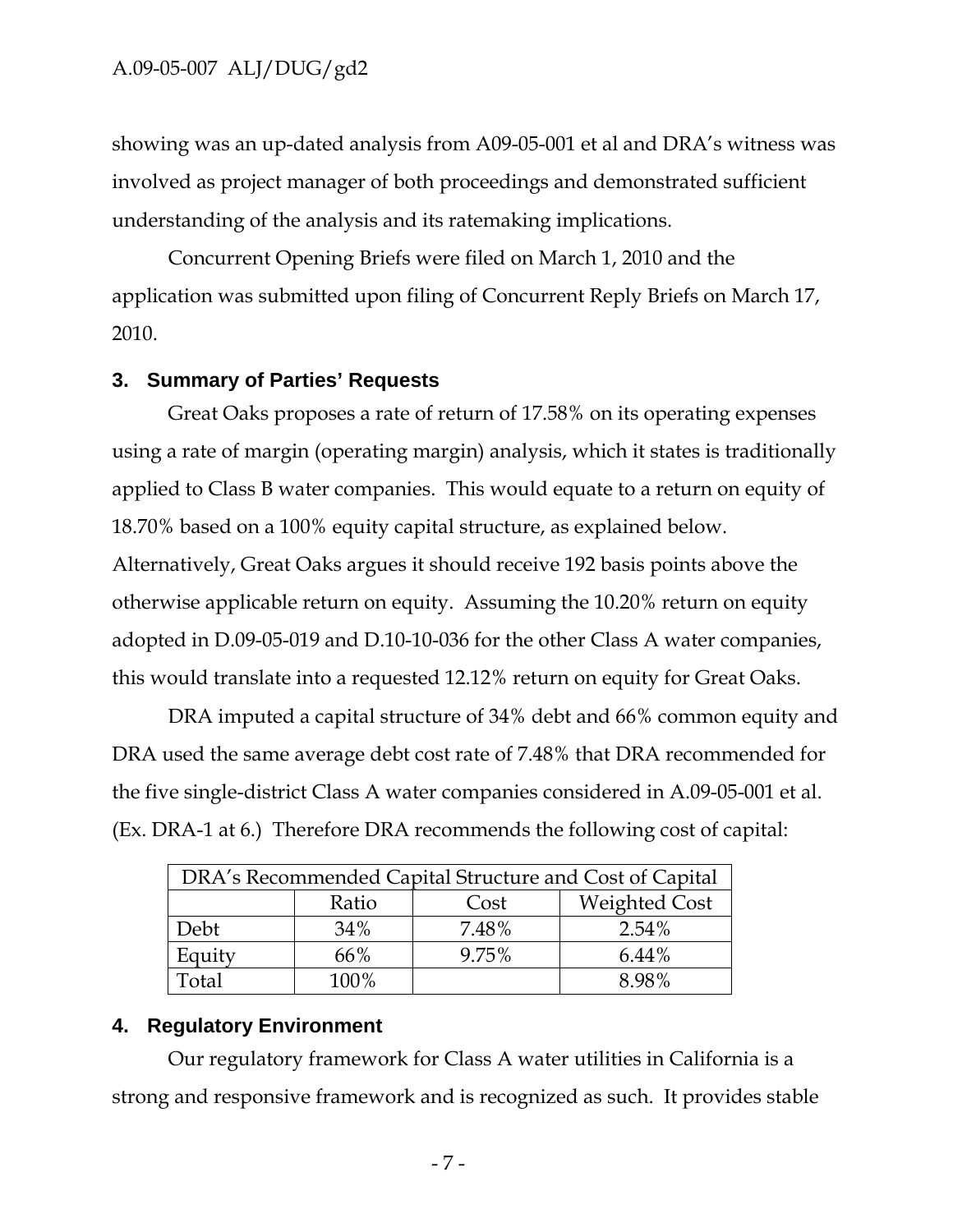-

and predictable reviews in the form of general rate cases (see D.07-05-062) where we examine in detail and adopt a revenue requirement sufficient to provide an opportunity to recover reasonable operating costs. Additionally, we carefully review and determine an appropriate cost of capital and return on equity. This proceeding is a specific regulatory enhancement adopted in the latest rate case plan for water utilities. Finally, we provide for each company, based upon reasonable showing of need, an available comprehensive array of balancing accounts4 and memorandum accounts which assure recovery of reasonably incurred costs and provide an opportunity to address unpredictable events illsuited to inclusion in general rate cases, for example, catastrophic events such as wild fires and earthquakes.<sup>5</sup> Thus, the regulatory framework provides timely reasonableness reviews of balancing and memorandum accounts that recover significant portions of the company's costs free of the forecast risk inherent in general rate cases.

<sup>4</sup> Great Oaks can recover actual pump taxes and purchased power via a Commission authorized balancing account.

<sup>5</sup> Although all Class A water companies in California have authority to establish a Catastrophic Event Memorandum Account, Great Oaks has not filed for one. It has three memorandum accounts: Santa Clara Valley Water District Memorandum Account, Military Family Relief Program Memorandum Account and a Low Income Customer Assistance Program Memorandum Account.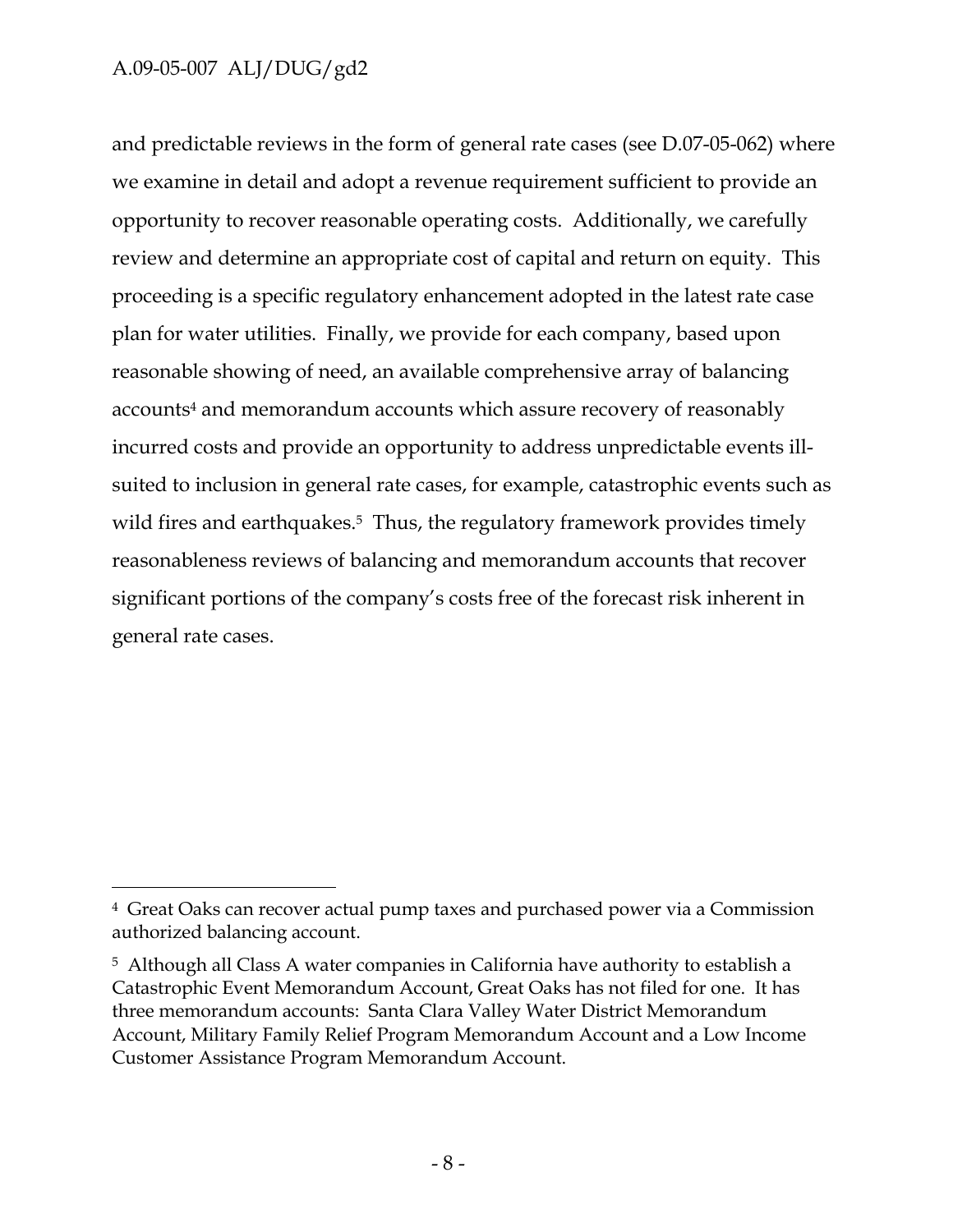We know that California depends on having financially viable public utilities, and we are bound by Pub. Util. Code § 107.106 to ensure that a jurisdictional water utility has reasonable rates; therefore, all of our decisions must ensure that these regulated entities have a reliable process to recover their reasonable costs included in balancing and memorandum accounts; that we adopt reasonable forecasts in base sales; and the utility has an opportunity to earn a fair return.

# **5. Today's Capital Markets**

-

In general, companies' long term capital cost rates for debt and equity are equal to required returns on risk-free securities plus a risk premium associated with each company. For a public utility, a number of factors may affect the appropriate debt costs and return on equity such as the regulatory environment and the specific operations of the individual company. We have extensively considered the 2008-2010 financial crises in A.05-05-002 et al. in D.09-05-019, and again in A.09-05-001 et al. in D.10-10-036.

<sup>6</sup> Section 701.10: The policy of the State of California is that rates and charges established by the commission for water service provided by water corporations shall do all of the following: (a) Provide revenues and earnings sufficient to afford the utility an opportunity to earn a reasonable return on its used and useful investment, to attract capital for investment on reasonable terms and to ensure the financial integrity of the utility; (b) Minimize the long-term cost of reliable water service to water customers; (c) Provide appropriate incentives to water utilities and customers for conservation of water resources; (d) Provide for equity between present and future users of water service; (e) Promote the long-term stabilization of rates in order to avoid steep increases in rates; (f) Be based on the cost of providing the water service including, to the extent consistent with the above policies, appropriate coverage of fixed costs with fixed revenues.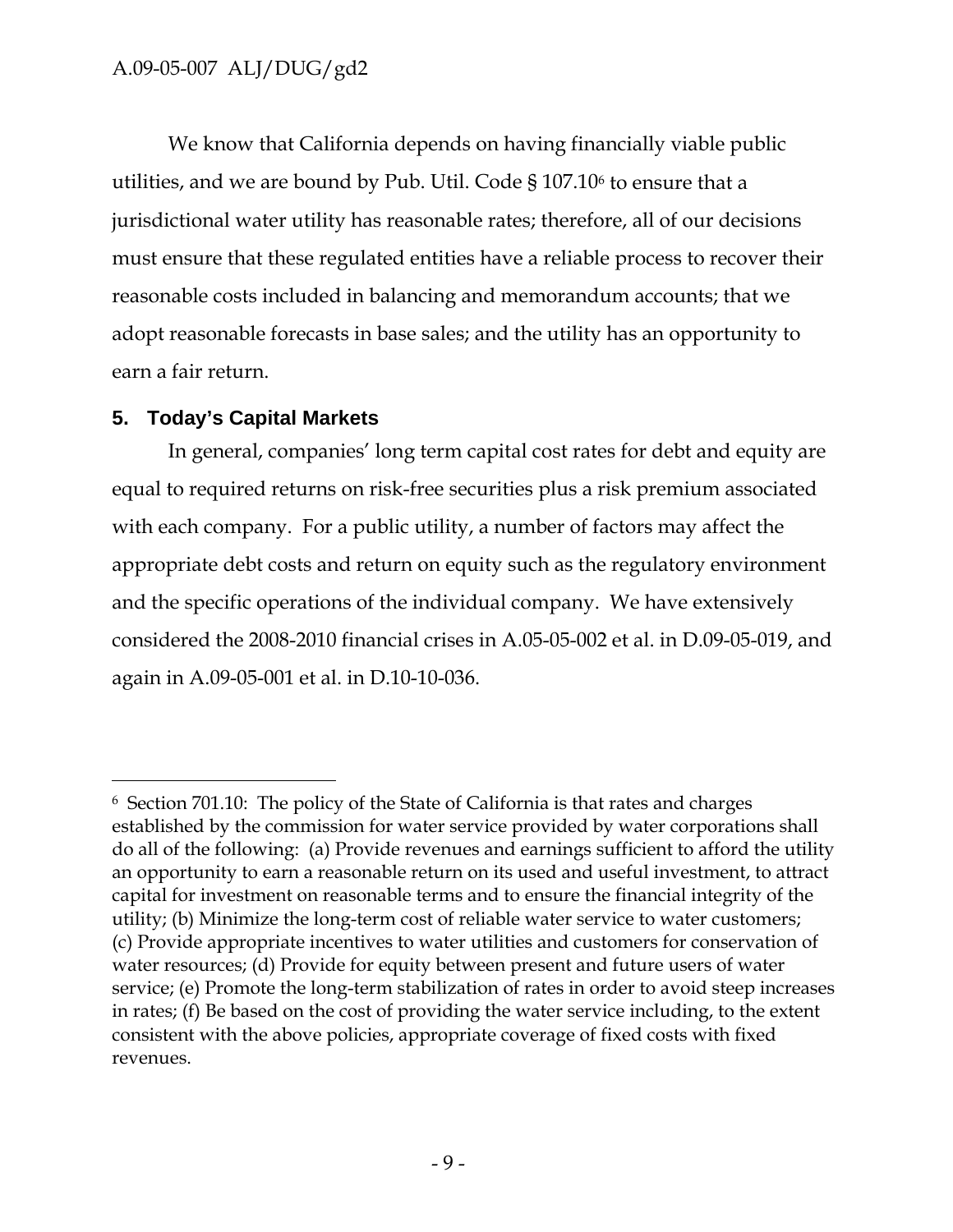We attempt to set the debt costs and return on equity at a level of return commensurate with market returns on investments having corresponding risks, and adequate to enable a utility to attract investors to finance the replacement and expansion of a utility's facilities to fulfill its public utility service obligation. To accomplish this objective, we have consistently evaluated analytical financial models as a starting point to arrive at a fair return on equity.

#### **5.1. Legal Standard**

 $\overline{a}$ 

The legal standard for setting the fair rate of return has been established by the United States Supreme Court in the *Bluefield* and *Hope* cases.7 The *Bluefield* decision states that a public utility is entitled to earn a return upon the value of its property employed for the convenience of the public, and sets forth parameters to assess a reasonable return. Such return should be equal to that generally being made at the same time and in the same general part of the country on investments in other business undertakings attended by corresponding risks and uncertainties. That return should also be reasonably sufficient to ensure confidence in the financial soundness of the utility, and adequate, under efficient management, to maintain and support its credit and to enable it to raise the money necessary for the proper discharge of its public duties.

*Hope* held that the value of a utility's property could be calculated based on the amount of prudent investment minus depreciation, which we call rate base. *Hope* reinforces the *Bluefield* decision and emphasizes that the returns

<sup>7</sup> *Bluefield Water Works & Improvement Company v. Public Service Commission of the State of Virginia*, 262 U.S. 679 (1923) and *Federal Power Commission v. Hope Natural Gas Company*, 320 U.S. 591 (1944).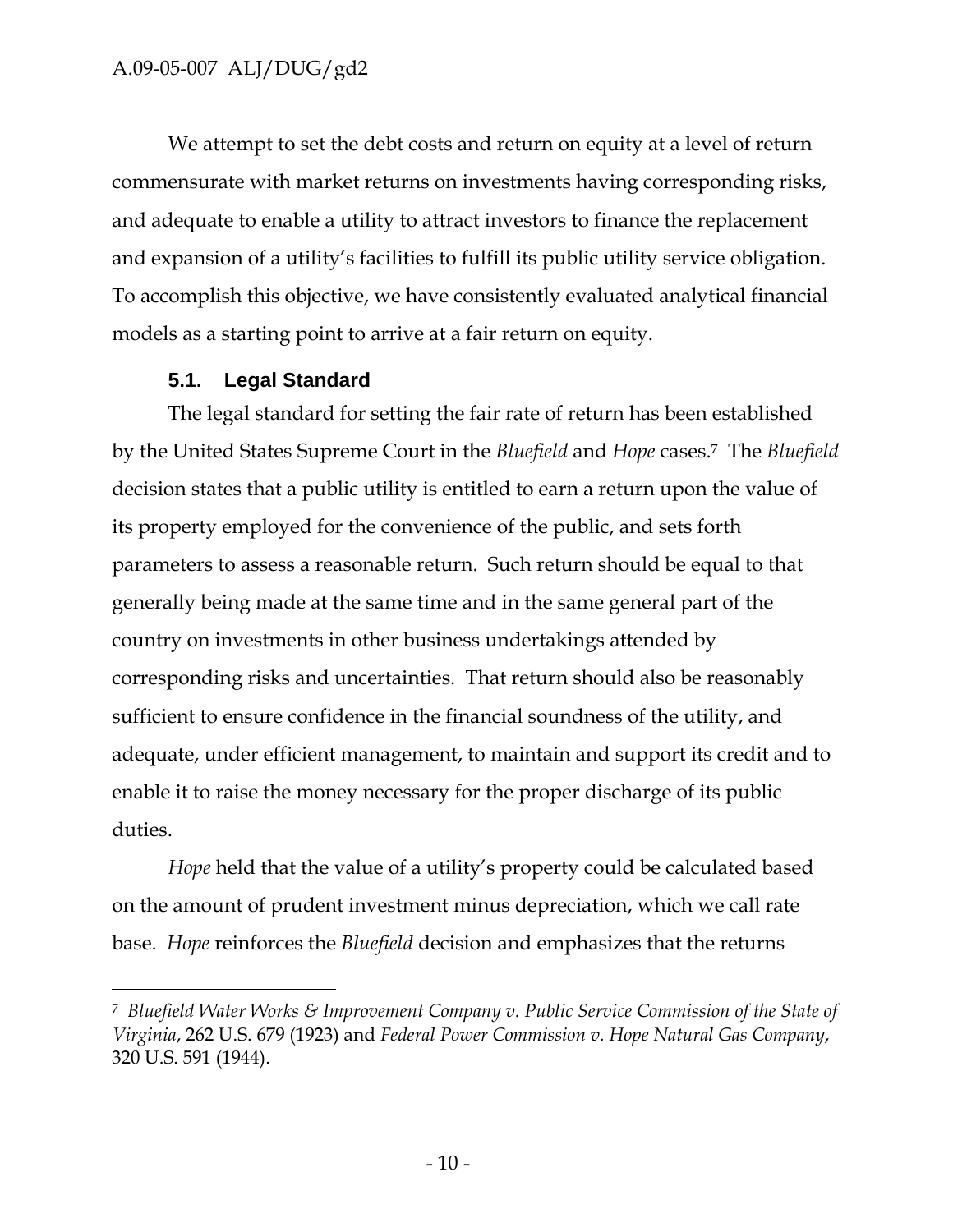should be sufficient to cover operating expenses and capital costs of the business. The capital cost of business includes debt service and stock dividends. The return should also be commensurate with returns available on alternative investments of comparable risks. However, in applying these parameters, we must not lose sight of our duty to utility ratepayers to protect them from unreasonable risks including risks of imprudent management.

#### **6. Lay and Expert Witnesses**

-

There were two cost of capital witnesses: one for Great Oaks, the company's president, who was specifically produced in a limited fashion as a lay witness;<sup>8</sup> and DRA's project manager, who was offered and qualified as an expert.<sup>9</sup> It is important to clearly denote the limitations of a lay witness in contrast to an expert witness for a cost of capital proceeding and we need to note that Great Oaks knowingly made the distinction and thus limited the application of its own witness's testimony in a complex, technical subject area. This distinction must also be viewed in the context of Great Oaks' actions to sever its cost of capital proceeding from the other single-district Class A companies' consolidated proceeding, thus limiting the available record here. Both Great Oaks and DRA relied, at least in part, on evidence in the record of the

<sup>8 &</sup>quot;MR. GUSTER: Your Honor, if I may simply lodge an objection and point out the fact that Mr. Roeder is being offered as a lay witness and not as an expert witness." (Transcript at 95.) And also, "[Objection:] . . . Again, he's not being offered as an expert on how the financial community assesses risks of water utilities. He's here to testify as to his own personal knowledge and belief of the operational and financial risks of Great Oaks Water Company." (Transcript at 106–07.)

<sup>&</sup>lt;sup>9</sup> "MS. BARRERA: He [Mr. Charvez] is our expert, your Honor. (Transcript at 168.)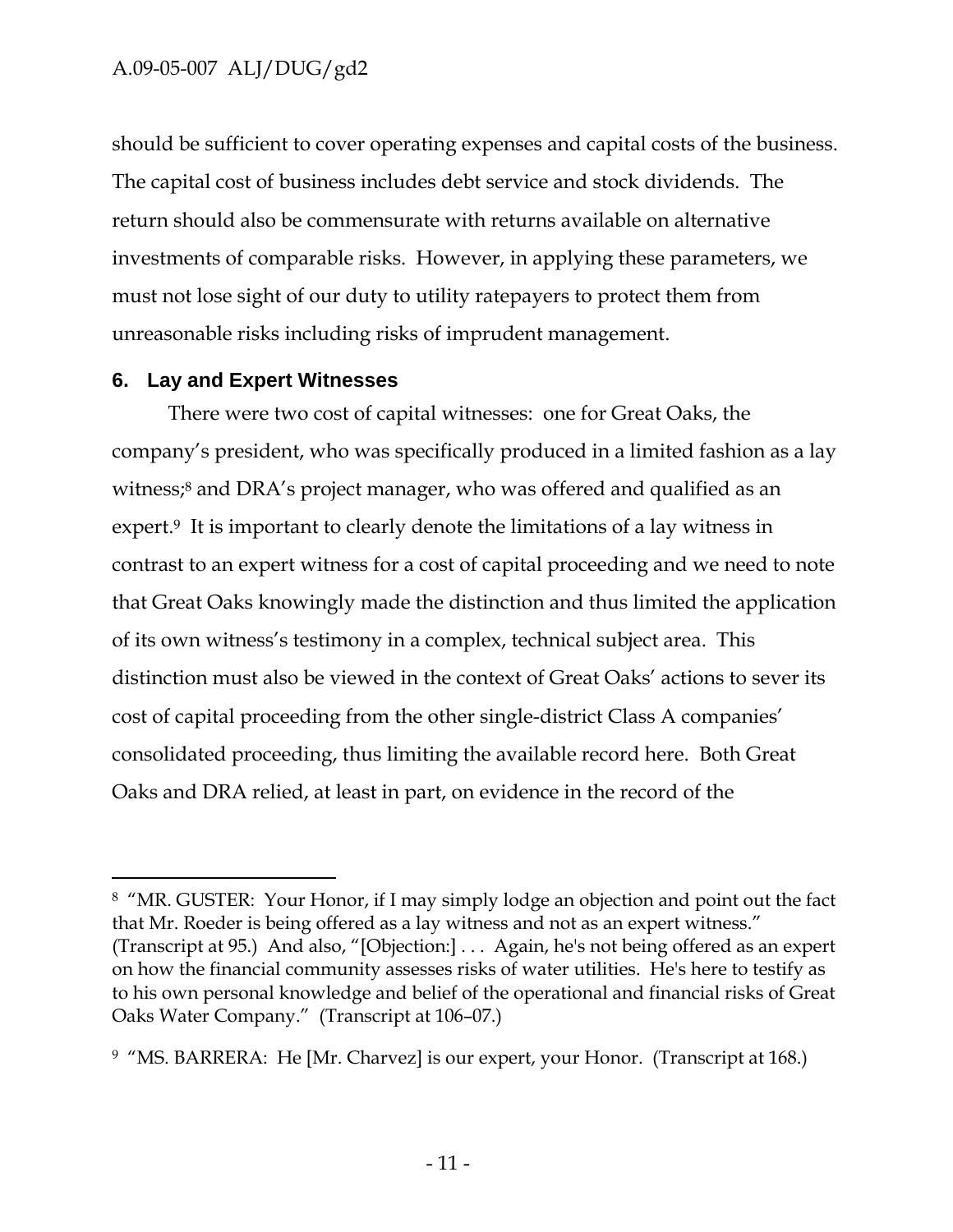consolidated proceedings A.09-05-001 et al. for the other single-district Class A water companies.

We rely on the well established definitions for lay and expert witnesses from Black's Law Dictionary:

Lay Witness. Person called to give testimony who does not possess any expertise in the matters about which he [she] testifies. Used in contrast to expert witness who may render an opinion based on his expert knowledge if proper foundation is laid. Generally, such non-expert testimony in the form of opinions or inferences is limited to those opinions or inferences which are (a) rationally based on the perception of the witness (i.e. first-hand knowledge or observation) and (b) helpful to a clear understanding of his testimony or the determination of a fact at issue. Fed.Evid.R. 701.

Expert Witness. One who by reason of education or specialized experience possesses superior knowledge respecting a subject about which persons having no particular training are incapable of forming an accurate opinion or deducing correct conclusions. [citation] A witness who has been qualified as an expert and who thereby will be allowed (through his/her answers to questions posed) to assist the jury in understanding complicated and technical subjects not within the understanding of the average lay person. One possessing, with reference to a particular subject, knowledge not acquired by ordinary persons. One skilled in any particular art, trade, or profession, being possessed of peculiar knowledge concerning the same, and one who has given subject in question particular study, practice, or observation. One who by habits of life and business has peculiar skill in forming opinion on subject in dispute. (Black's Law Dictionary, Fifth Edition, at 799 and 519, respectively.)

Where specifically identified and received in the record, we affirm the judge's rulings on admissibility and exclusions of testimony and exhibits from A.09-05-001 et al. On February 1, 2010 Great Oaks filed a motion to strike DRA's testimony. DRA replied on February 5, 2010. The judge ruled in a brief email to parties on February 10, 2010, that the motion was denied, and the DRA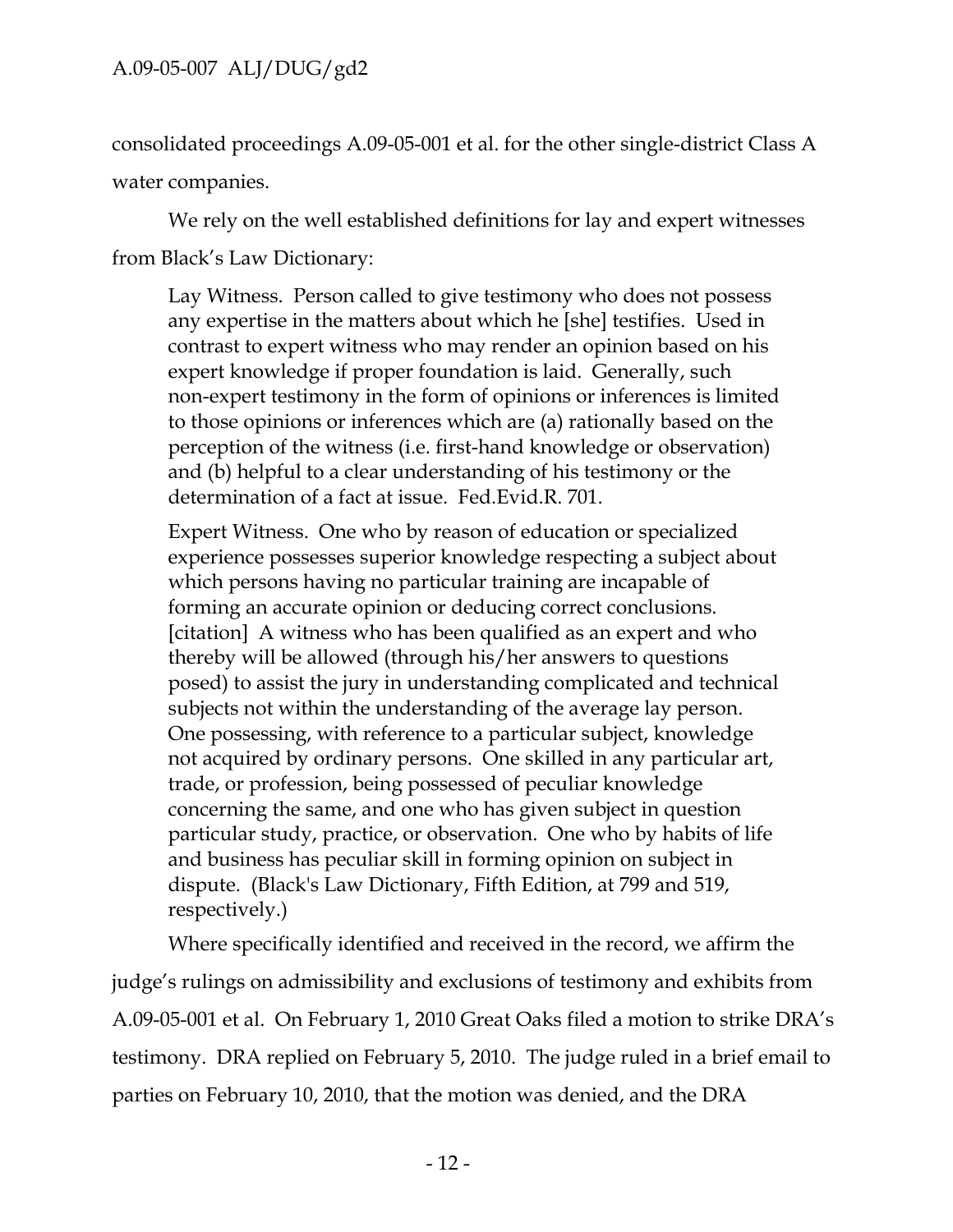$\overline{a}$ 

testimony was to be treated as expert testimony, and therefore was subject to argument in the opening and reply briefs.10 We note and affirm the judge's ruling that Great Oaks was untimely in objecting to the offered DRA witness and untimely in its request to examine a consultant to DRA. The objection was made at the end of the evidentiary hearing. DRA's prepared testimony clearly indicated that work from A09-05-001 et al was reviewed, revised, and expanded for this proceeding. Great Oaks had notice before the hearing that Charvez was the proposed witness. DRA's witness was properly noticed and qualified as an expert. We affirm the judge's rulings that DRA laid a proper foundation thus demonstrating its witness to be qualified to offer testimony as an expert, and therefore, based upon both direct and cross examination, we will accord DRA's testimony appropriate weight in our determination of the base year cost of capital for Great Oaks. We accord less weight to the Great Oaks lay witness's testimony because we find that cost of capital is a complex technical issue, which, when tempered with our own judgment and discretion, is not a matter of observable fact, but is instead a matter of subjective opinion requiring specific training and experience to support a credible and persuasive recommendation. We do recognize that the Great Oaks witness could testify to facts regarding the operations of the company and his actions as an employee. We otherwise treat him as a lay witness as offered and limited by counsel for Great Oaks.

<sup>&</sup>lt;sup>10</sup> A more detailed ruling was not subsequently issued and was not necessary.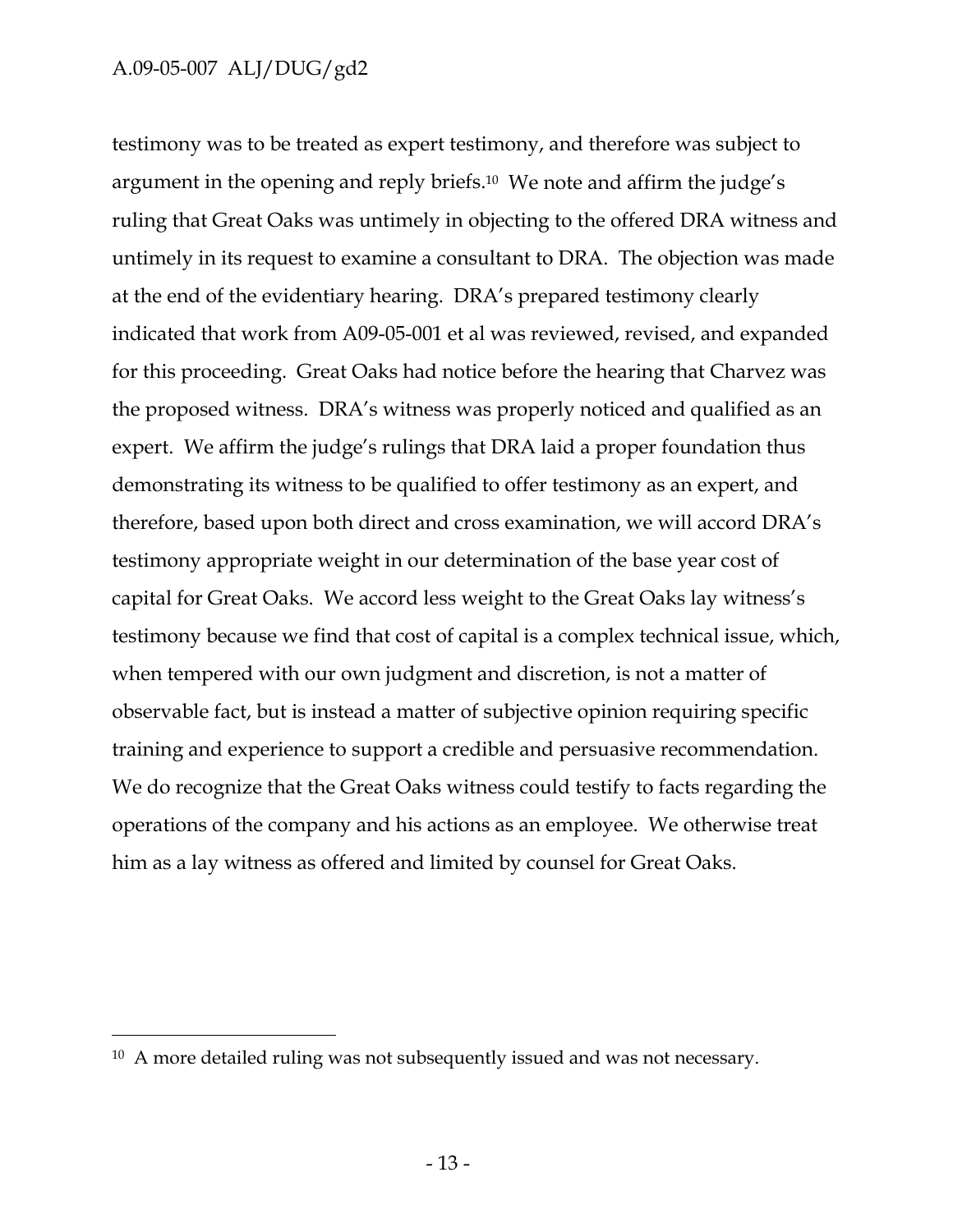-

# **7. Cost of Capital Methodology**

# **7.1. Positions of the Parties**

Great Oaks did not request a conventional cost of capital for a Class A water company – it instead seeks a return based on its interpretation and application of Commission practices similar to the allowances for smaller water utilities often referred to as a rate of margin return:

The rate of margin that we asked for in our rate case was basically a rate of margin number that we understood was -- that the PUC had found appropriate for Class B companies and we -- that's where that number came from. …Great Oaks has annual expenses exceeding what its rate base is currently. Great Oaks anticipates that its rate base will continue going down. (Transcript at 161-162.)

Great Oaks argues that it has a declining rate base and faces increasing expenses which it believes would support the rate of margin (operating margin) analysis, which it believes has been traditionally applied to Class B water companies. Great Oaks asserts it more closely resembles a Class B water utility on all relevant cost of capital, operating and financial characteristics than it does any of the other Class A water companies, with only the number of customers placing Great Oaks in the Class A category.

Great Oaks proposed a rate of return of 17.58% on its operating expenses using a rate of margin analysis. Great Oaks effectively seeks a return on equity of 18.70% based on a 100% equity capital structure.11 In fact, Great Oaks has an actual capital structure which is 3% preferred stock and 97% equity.

 $11$  "... under the model used in this rate case, the return on rate base would be 18.78 [percent]. And since the equity is 100 percent, the return on equity would, therefore, also be 18.7 [percent]." (Transcript at 163.) Also, Ex. GO-3 at A-18.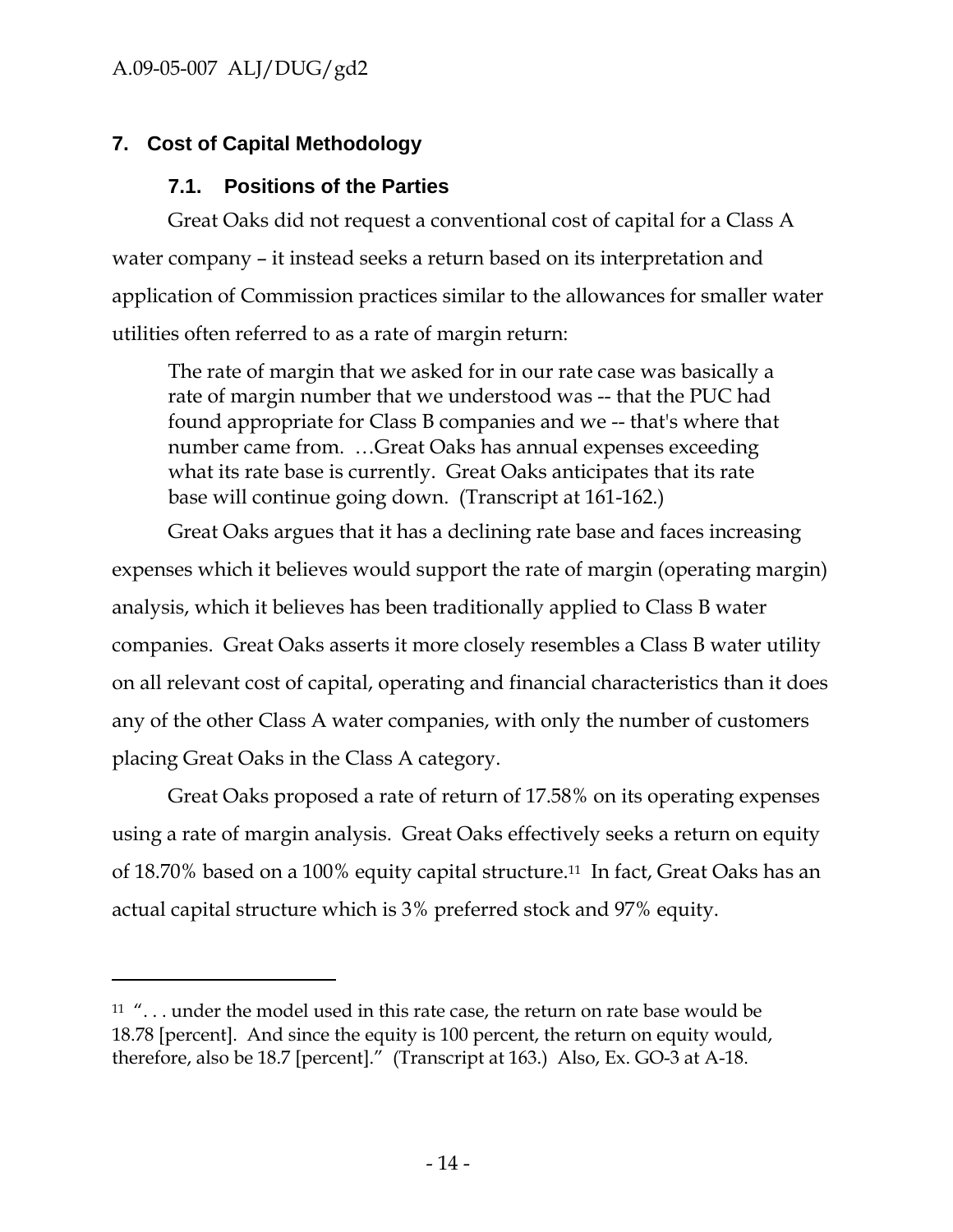-

DRA opposes Great Oaks' approach and, as addressed below, supports the use of an imputed capital structure to obtain a regulatory cost of capital for Great Oaks.

#### **7.2. Discussion – Methodology**

Upon meeting the Class A size requirement, all water companies generally assume the same responsibilities and obligations to customers and generally must comply with the same regulatory processes and policies. Great Oaks argues, however, that under Pub. Util. Code § 727.5(e)12 the Commission is free to chose any method to determine a reasonable cost of capital for a water utility, and therefore, it may depart from the typical method relied upon for Class A companies and adopt the method proposed by Great Oaks. (Great Oaks Opening Brief at 9-10.) We do not disagree with the premise that we have authority to report from the current method where it could be shown to be more reasonable, however, as explained by more of the circumstances cited by 6.0 and materially different.

Great Oaks argues that it has risks which are uniquely different from the risks faced by the other Class A companies and that the only similarity it shares with the other Class A companies is that it has more than the minimum 10,000 connections (*Id*. at 12). Great Oaks is the smallest of the Class A water companies

<sup>12 (</sup>e) In establishing rates for recovery of the costs of used and useful water plant, the commission may utilize a capital structure and payback methodology that shall maintain the reliability of water service, shall minimize the long-term cost to ratepayers, shall provide equity between present and future ratepayers, and shall afford the utility an opportunity to earn a reasonable return on its used and useful investment, to attract capital for investment on reasonable terms and to ensure the financial integrity of the utility. (Emphasis by Great Oaks in its Opening Brief at 10.)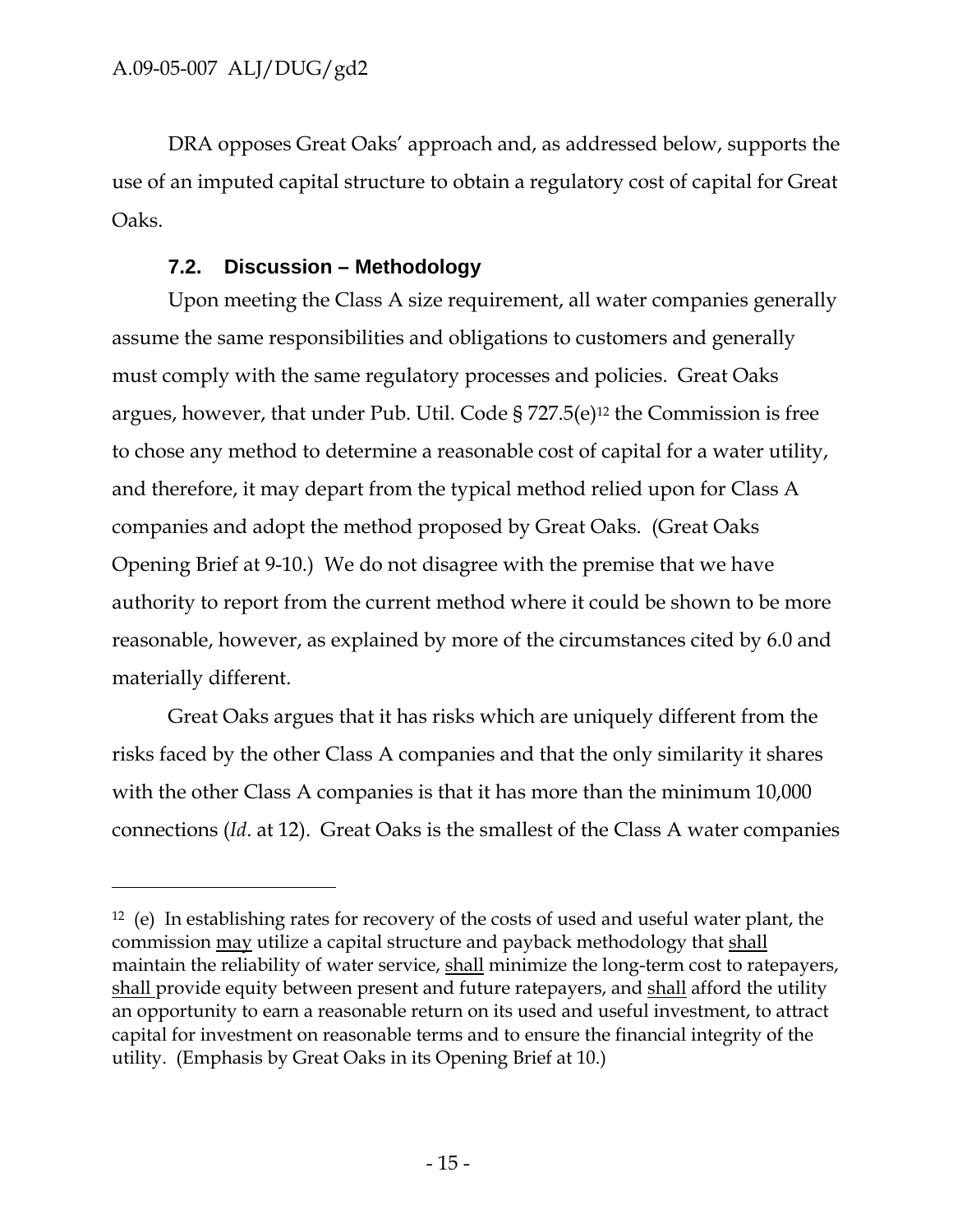-

but, with a forecast of approximately 24,000 connections, it is nevertheless twice the minimum size of 10,000 connections for the classification. It is much bigger than the largest Class B company, which is Alisal Water Corporation dba Alco Water Service, with fewer than 9,000 customers. Thus, Great Oaks is 2.7 times the size of the largest Class B.

Great Oaks argues it has a diminishing rate base. (*Id.* at 15.) That alone is not a risk which warrants any adjustment to return: investors are entitled to earn a reasonable return on the necessary investment to provide service. Ratepayers are not obliged to maintain investors' income level in total number of dollars, but only an opportunity to a return, as a percentage, on the necessary investment. If the utility does not need new investment it can pay dividends or reacquire stock to adjust the amount of outstanding equity to equal the level necessary for investment in rate base. We would agree that, while at some point a de minimus rate base value would provide no return on investment cushion to absorb the variations between forecast and actual expense, Great Oaks has not shown it to have such a small rate base that it faces a significant risk of an operating loss if there is a minor adverse variation in forecast expenses.13

Great Oaks argues that its expenses are expected to increase annually. (*Id.* at 16.) Revenue requirement is adjusted to account for the forecast costs of operations in general rate cases, the adopted attrition allowances, authorized balancing and memorandum accounts, and by other specific applications for rate

<sup>13</sup> We note that in A.09-09-001, Great Oaks' pending general rate case, it indicates that its last test year rate base was \$9,648,723, its rate base on a recorded basis for the calendar year 2008 was \$11,888,532, and it requests a test year 2010-2011 rate base of \$11,202,434. Thus, Great Oaks' rate base has both risen and fallen since its last date proceeding and its forecast through 2011.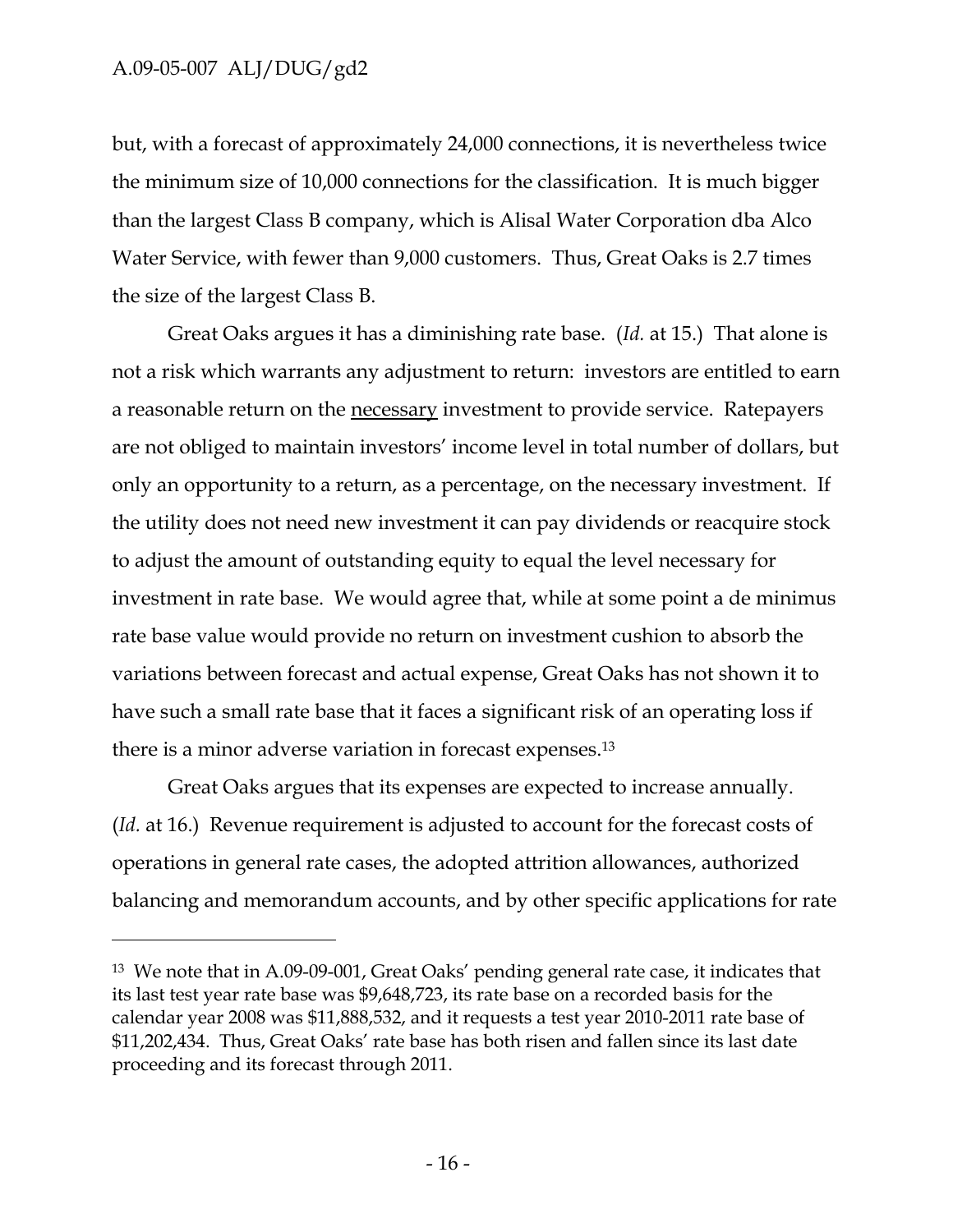recovery, all of which are appropriate mechanisms to offset and recoup rising expense. We should not artificially increase the cost of capital or the return on equity to offset legitimate expenses; we should set appropriate utility rates to recover either forecast costs (in rate case and attrition adjustments) or specific actual costs (in balancing and memorandum accounts). When we adopt a cost of capital or return on equity, it is not intended to offset foreseeable annual increases in expense; it is to attract and retain capital by offering a market return to investors.

Finally, we note that the Commission has not applied the rate of margin method to Class B water utilities, contrary to Great Oaks' apparent belief. Pursuant to D.92-03-093 (Ordering Paragraph 8), the rate of margin (operating margin) method may be used for Class C and Class D water companies. While Class B water companies utilize simpler advice letters rather than applications for their general rate cases, the Commission establishes a cost of capital and return on equity for Class B utilities, based on their rate bases, not a rate of margin as requested by Great Oaks.

For these reasons, we do not accept Great Oaks' proposal that we deviate from the traditional cost of capital approach for Class A water companies contemplated in the rate case plan.

#### **8. Capital Structure**

Great Oaks has a 97% equity and 3% preferred stock capital structure. However, DRA imputed a capital structure of 34% debt and 66% common equity. DRA argues that an imputed capital structure is reasonable, and is fair to ratepayers who would otherwise bear the cost of an equity return and the related income tax allowance for an all-equity structure. DRA argues that this is consistent with Commission precedent for setting rates of return for utilities such

 $-17$  -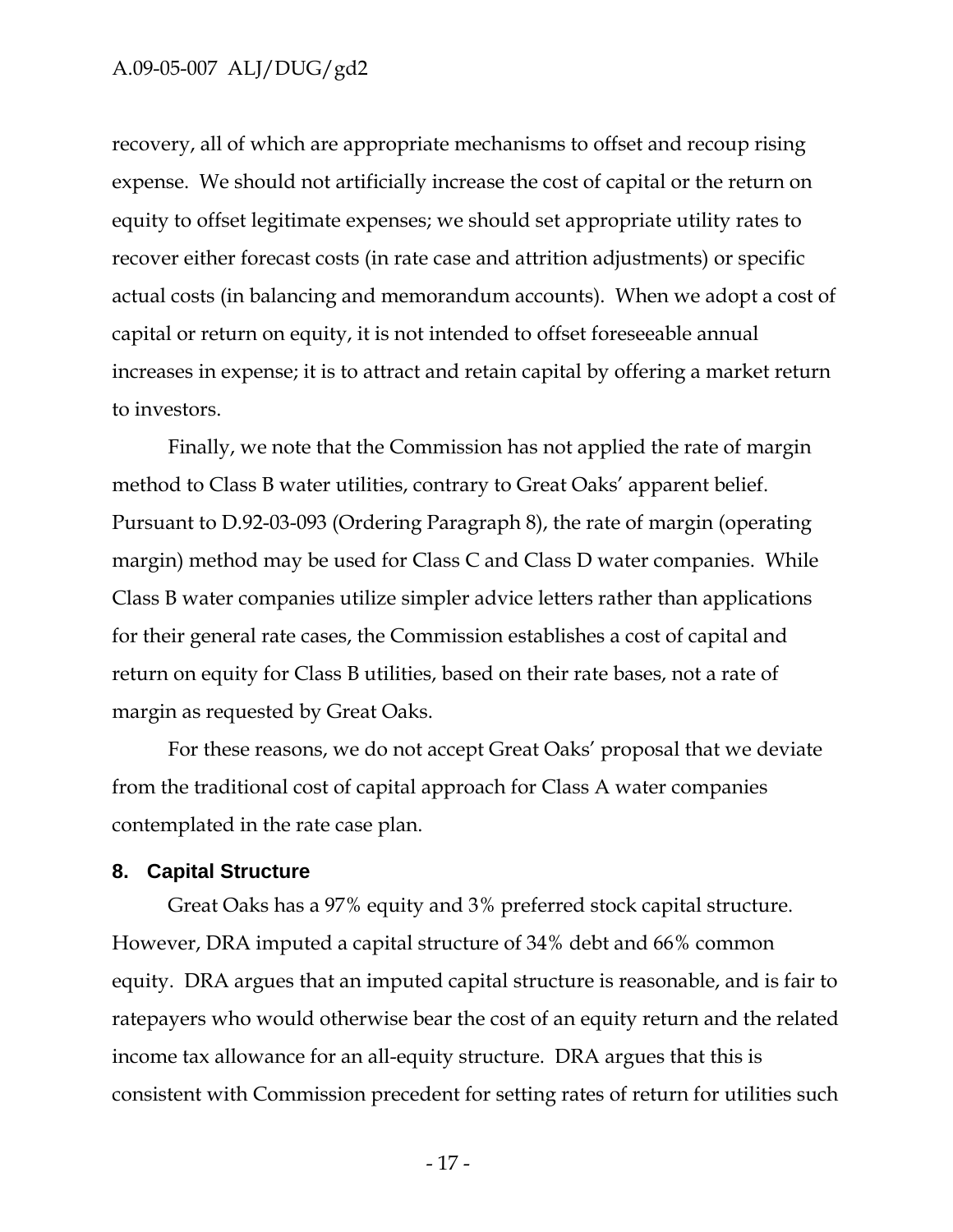as Great Oaks that have an "atypical" capital structure. DRA points out that the Commission has previously adopted an imputed structure of 34% debt and 66% equity in recent rate cases. (DRA Opening Brief, at 15–16.)

Ratemaking capital structure is long term debt, preferred stock, and common equity.14 Because the level of financial risk that a utility faces is determined in part by the proportion of its debt to equity capital, or the degree of financial leverage, we must ensure that the utility's adopted equity ratio is sufficient to maintain a reasonable credit rating and to attract capital without incurring unnecessary costs for an excessive amount of expensive equity.

Generally, long term debt is the least expensive form of capital but the utility must ensure that it timely meets every interest payment and maintains any required terms or conditions of the loan agreements or mortgage indentures, and that it can refinance or refund the debt when it matures. Preferred stock is generally more expensive than debt (at the time it is originally issued) and may or may not have a maturity or refund provision. Interest may usually be deferred but it then accumulates and takes preference over payment of dividends to common equity owners. Thus, equity owners assume more risk than either debt holders or preferred stock owners, including the risk of losing their entire investment, and therefore equity investors require the highest return over the long run.

We believe that the company has a significant control over the mix of debt and equity and thus ratepayers should not bear unnecessary costs as a result of management discretion. Thus, even if, for the sake of argument, a smaller water

-

<sup>14</sup> Short-term debt due within one year is excluded.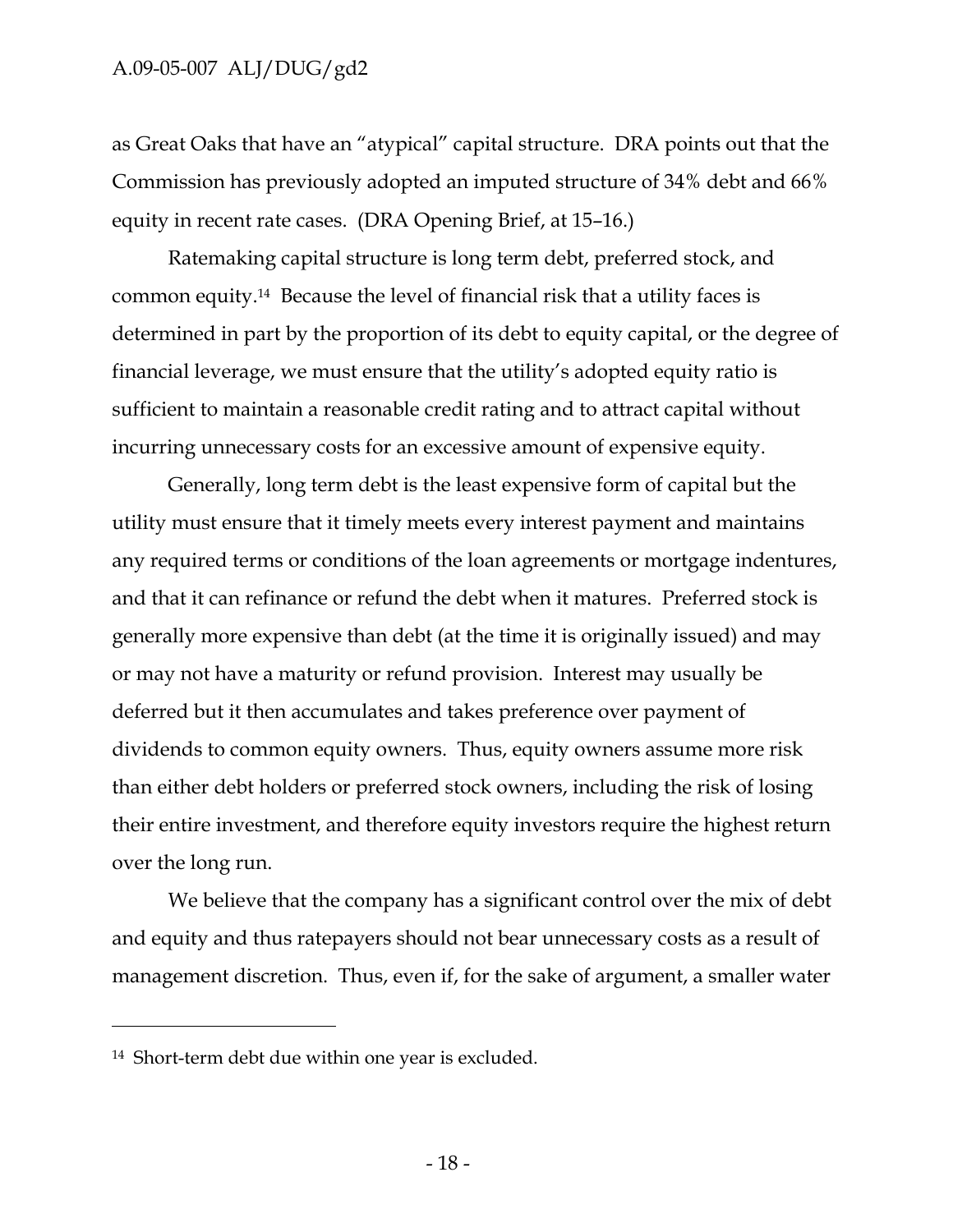company as a matter of course has a higher transaction cost and even a higher interest cost for debt, debt is almost always cheaper than equity and does not carry the added loading of an income tax allowance in rates. Therefore, if a company carries a high equity ratio, for ratemaking purposes we should necessarily consider adjusting either the return on equity or the capital structure.

DRA relies on a venerable decision:

[W]e have generally deemed a high equity capital structure, like that of Great Oaks, less than desirable for Class A water companies, as well as for other public utilities. This is because a high equity structure is generally inefficient in that it causes the public to be burdened with the higher costs of obtaining capital. We have previously discussed the rationale for this policy:

Debt financing is less expensive than equity financing because interest payments on debt are generally less than returns paid to common stockholders and because interest payments are tax deductible while returns on common equity are not. The tax savings generated by interest expense directly benefits ratepayers through a proportional reduction of revenue requirement needs. (DRA Opening Brief at 17 citing to D.93-10-046, at 3 (citing Re San Gabriel Valley Water Co. (1989) 32 Cal.P.U.C. 2d 423, 439).)

We continue to espouse this policy preference for using or imputing cost-effective debt into the capital structure of Class A utilities. In D.09-05-019, we discusssed the cost advantage to ratepayers of including debt in the capital structure and required other Class A companies to fully justify their equity ratios in a subsequent cost of capital proceeding.

Great Oaks' prior cost of capital, including capital structure, was adopted by resolution, and a settlement. Although our rules clearly denote settlements are not precedential (Rule 12.5), and we cannot unravel the give and take involved in a settlement, we can take notice of our prior adoption of imputed capital structures because our same rules require that any settlement must be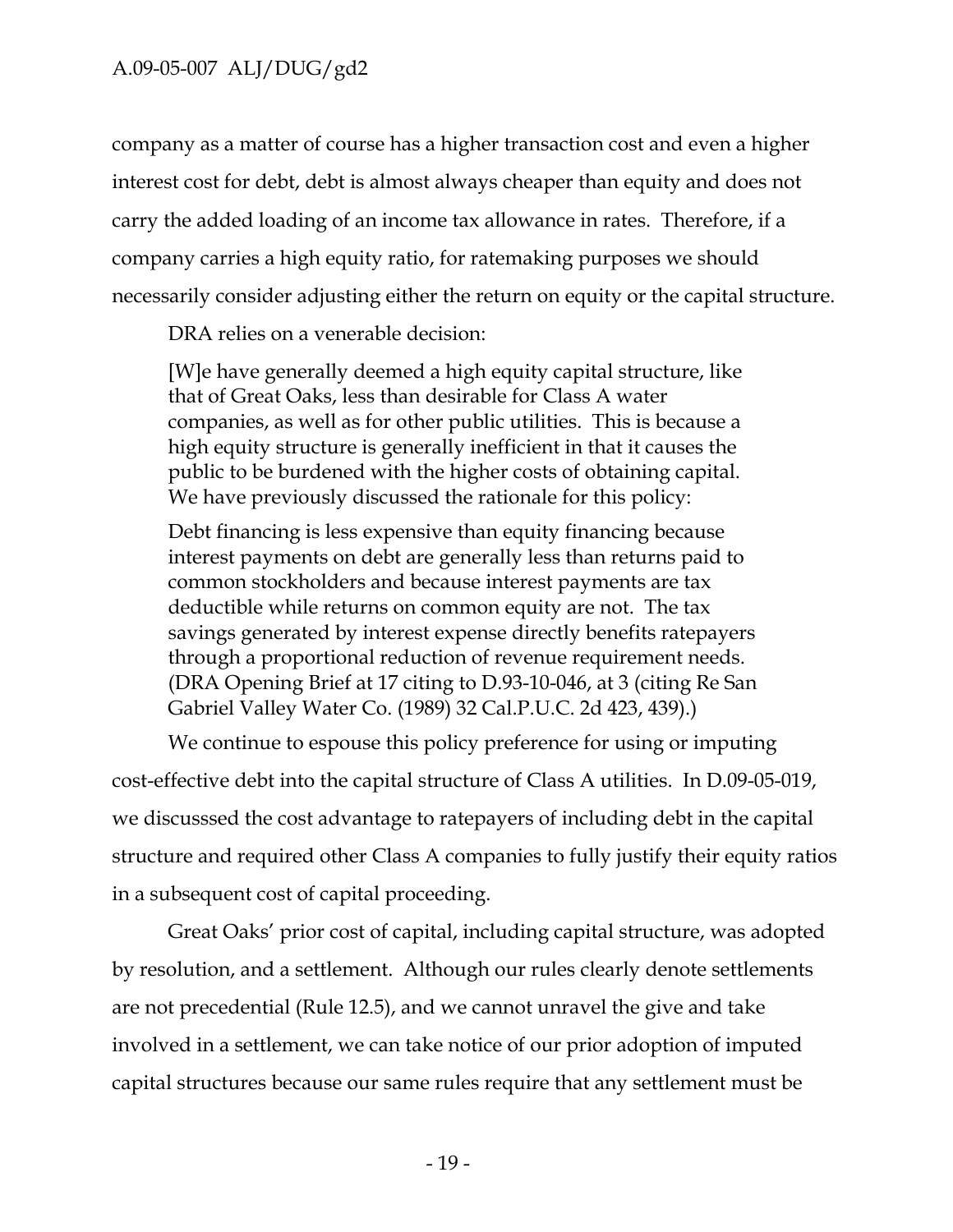based on the evidence, consistent with the law, and in the public interest. (Rule 12.1(c).)

As noted above, Great Oaks' application was not consolidated with the other single-district Class A water companies in A.09-05-001 et al., but we can and do consider our decision D.10-10-036 in that proceeding. In D.10-10-036, we declined to use DRA's generic capital structure for the various applicants, and we adopted instead their actual capital structures which varied in their debt to equity ratios. We noted in that decision our strong preference for a reasonable amount of debt which reduces the overall cost of capital recovered from ratepayers.

Great Oaks, unlike the other Class A water companies, has no long term debt in its capital structure. In this proceeding the company proposed that ratepayers pay the higher return on equity (a premium above the cost of debt) on the significant proportion of the company's total capital that for all other Class A water companies is funded by long term debt. If we adopted Great Oaks' proposal, ratepayers would also needlessly pay a much higher income tax allowance as well. Great Oaks does not have the discretion to simply chose the most expensive capital structure and ignore the benefits to ratepayers of using tax-deductible lower cost debt. We therefore impute a debt component in these specific circumstances for Great Oaks to reduce the costs otherwise imposed on ratepayers.

Valencia and Park/Apple are the two smallest Class A water companies other than Great Oaks, and they have 2010 equity ratios of 75% and 57%,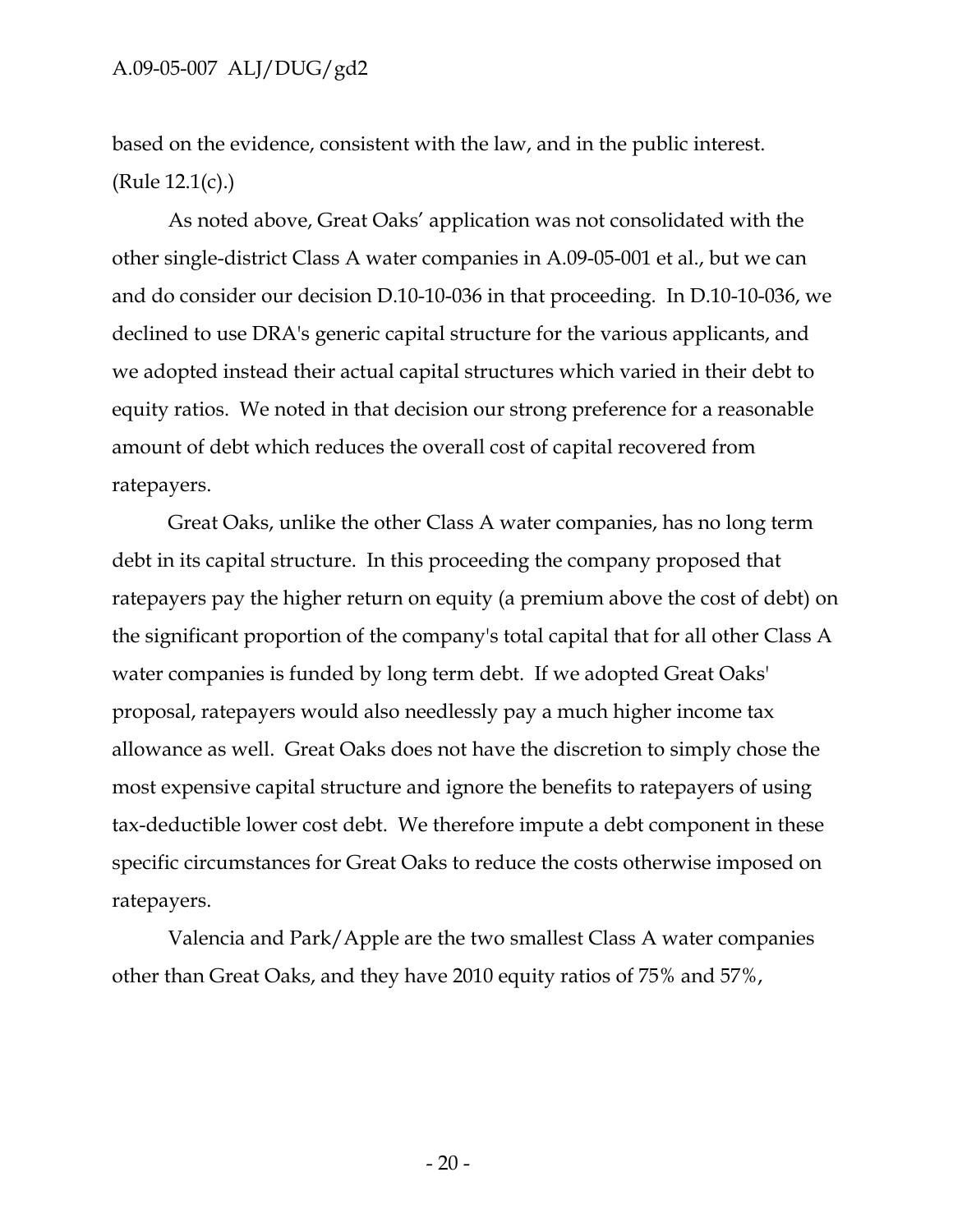-

respectively (see, D.10-10-036 at 3), significantly lower than Great Oak's 97%.15 These lower equity ratios allow the use of tax-deductible debt, which when coupled with the normally lower cost of debt provides a significant cost savings to ratepayers. Thus the use or imputation of debt can be in the public interest because it lowers costs to ratepayers. An appropriate amount of debt, assuming the utility has sufficient cash flow and is otherwise financially sound, does not adversely impact the cost of equity allowing the investors an opportunity to earn a reasonable return on equity.

We have previously used an imputed debt allowance for Great Oaks and find DRA persuasive that we should impute a suitable capital structure rather than Great Oaks' excess reliance on equity. We therefore adopt a 30% debt structure, and allocate the remaining 70% to reflect the existing 3% preferred stock and impute a residual allowance of 67% equity. Preferred stock dividends, like common stock dividends, are not tax deductible. Thus the tax effect of this structure (30-3-67) mimics a 70% equity structure and is closer to DRA's 66% equity structure than it is to Great Oaks' 100% equity structure. This adopted capital structure is consistent with the range of the next smallest Class A companies and with our regulatory objective to set rates at the lowest reasonable level, while still leaving Great Oaks with a relatively high equity ratio for ratemaking purposes compared to other Class A companies. Using imputed debt substitutes for Great Oaks' excessive and more expensive reliance on equity and lessens the cost burden on its customers.

<sup>15</sup> Valencia has subsequently reduced its equity ratio, as noted in D.10-10-036.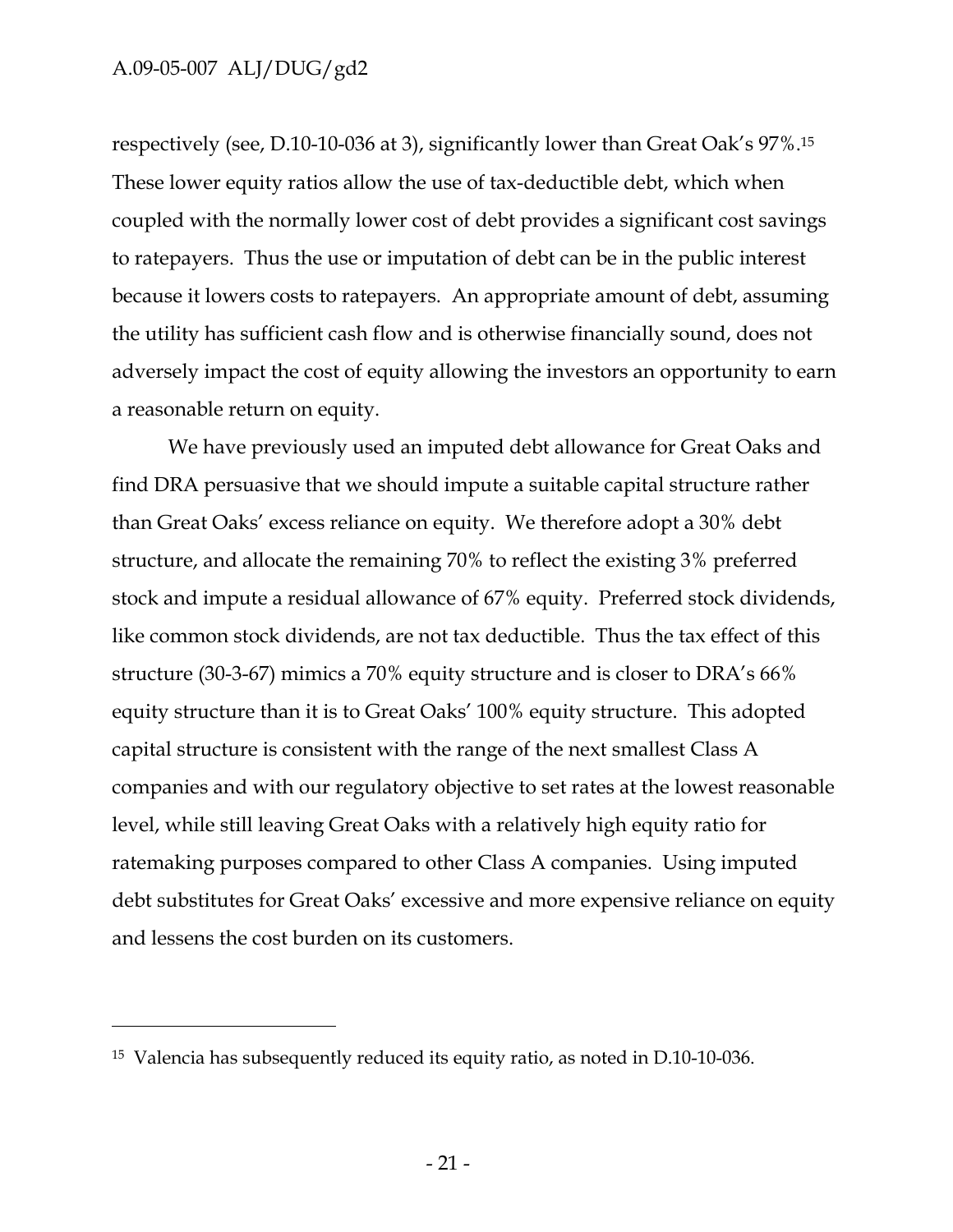### **9. The Cost of Long Term Debt**

Ratemaking long term debt costs typically are based on actual, or embedded debt costs. Future interest rates must be anticipated to reflect projected changes in a utility's cost caused by the issuance and retirement of long term debt during the year. This is because the rate of return is established on a forecast basis.

We recognize that actual interest rates do vary and that our task is to determine "reasonable" debt cost rather than actual cost based on an arbitrary selection of a past figure.<sup>16</sup> In this regard, we conclude that the latest available interest rate forecast should be used to determine the forecast of additional debt included in the embedded debt for the forecast period. (See recently, D.07-12-049, and 38 CPUC2d 233, where 18 years ago, the Commission definitively discussed the need for, and use of, a reliable forecast of future interest costs.)

We have a limited record on the cost of debt, essentially only DRA's recommendation of 7.48% based on the detailed study from A.09-05-001 et al. (DRA Opening Brief at 27 citing Ex. DRA-1 at 6.) To adopt an imputed cost of debt for Great Oaks, we round DRA's recommendation to 7.50% and note that this result is comfortably within the range of the embedded costs of debt for the Class A companies in A.09-05-001 et al. More specifically, we separately take note that the reported rates for corporate bonds rated Baa by Moody's, as reported in the Federal Register Statistical Release H.1517 for September 15, 2010

-

<sup>16 38</sup> CPUC2d 233 at 242 and 243 (1990).

<sup>17</sup> http://www.federalreserve.gov/releases/h15/.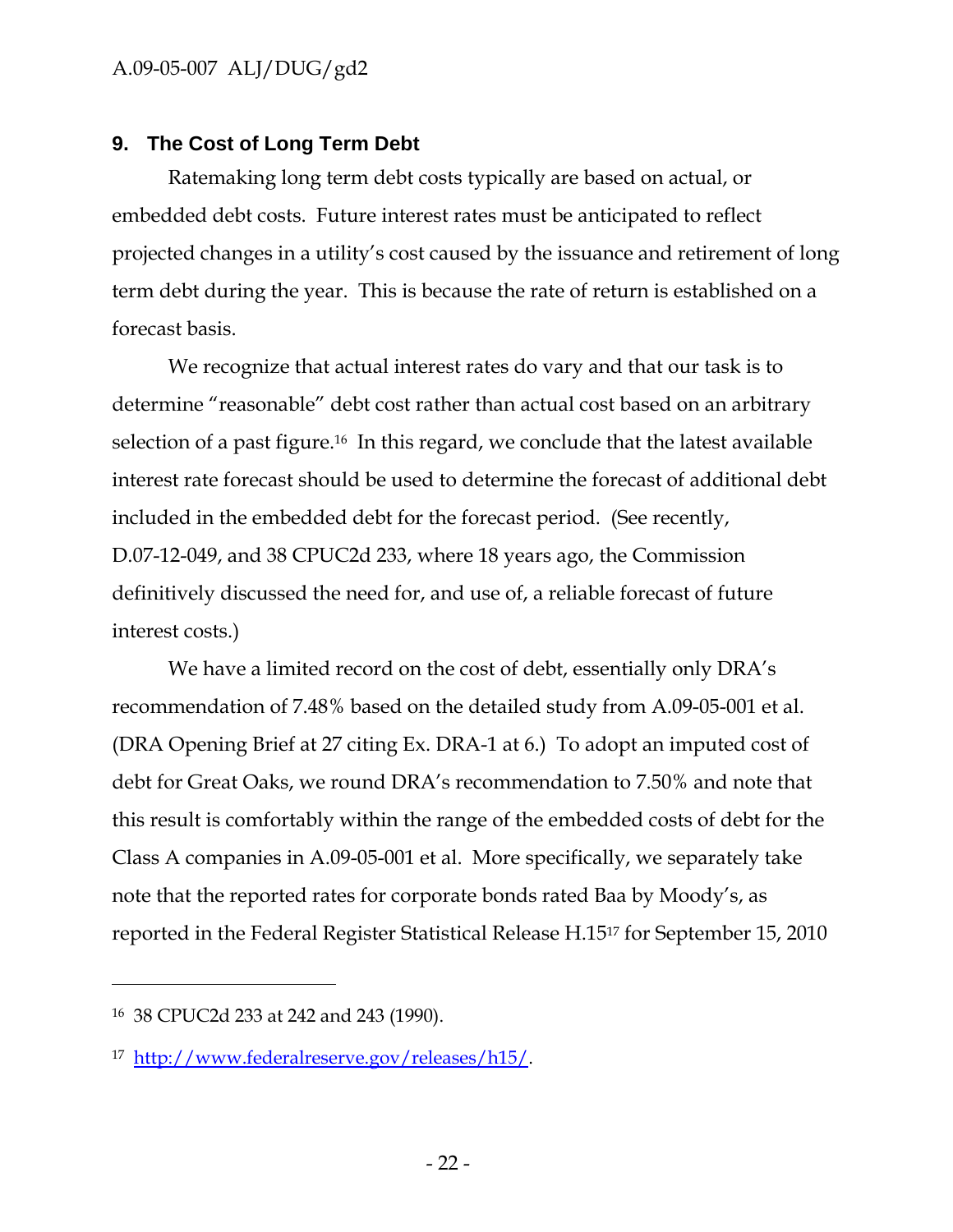showed that interest rates were approximately 5.6% to 5.8% in August and September, and were higher (6.0% to 6.2%) in June and July. Thus, the adopted forecast of 7.50% is approximately 130 to 190 basis points higher. In December of 2004, 2005, and 2006, the rates were in the low 6.0% to 6.2% range. Thus, over time debt has been available, even at a premium over the Baa rates, which would be substantially cheaper for ratepayers than the required return on equity, when fully loaded for the income tax effects.

In the next cost of capital proceeding Great Oaks may either present testimony on its actual cost of debt (if it issues long term debt) or offer evidence on a reasonable imputed cost at that time.18 For this proceeding, we conclude that 7.50% is a fair and reasonable proxy for the market cost of debt.

### **10. The Cost of Equity**

 $\overline{a}$ 

#### **10.1. Positions of the Parties**

Great Oaks argues, if its rate of margin proposal is not adopted, that it should receive 192 basis points above the otherwise applicable return (Great Oaks Opening Brief at 4-5.) For comparison, the Commission adopted a 10.20% return on equity for the three large multi-district Class A water companies in D.09-05-019. We also recently adopted 10.20% return on equity for the singledistrict Class A water utilities (excluding Great Oaks) in D.10-10-036 issued in

<sup>18</sup> The examination of Great Oaks' witness eventually disclosed that the company has had discussions with several lenders about the approximate cost of borrowing, but did not elicit any actual information provided by the lenders.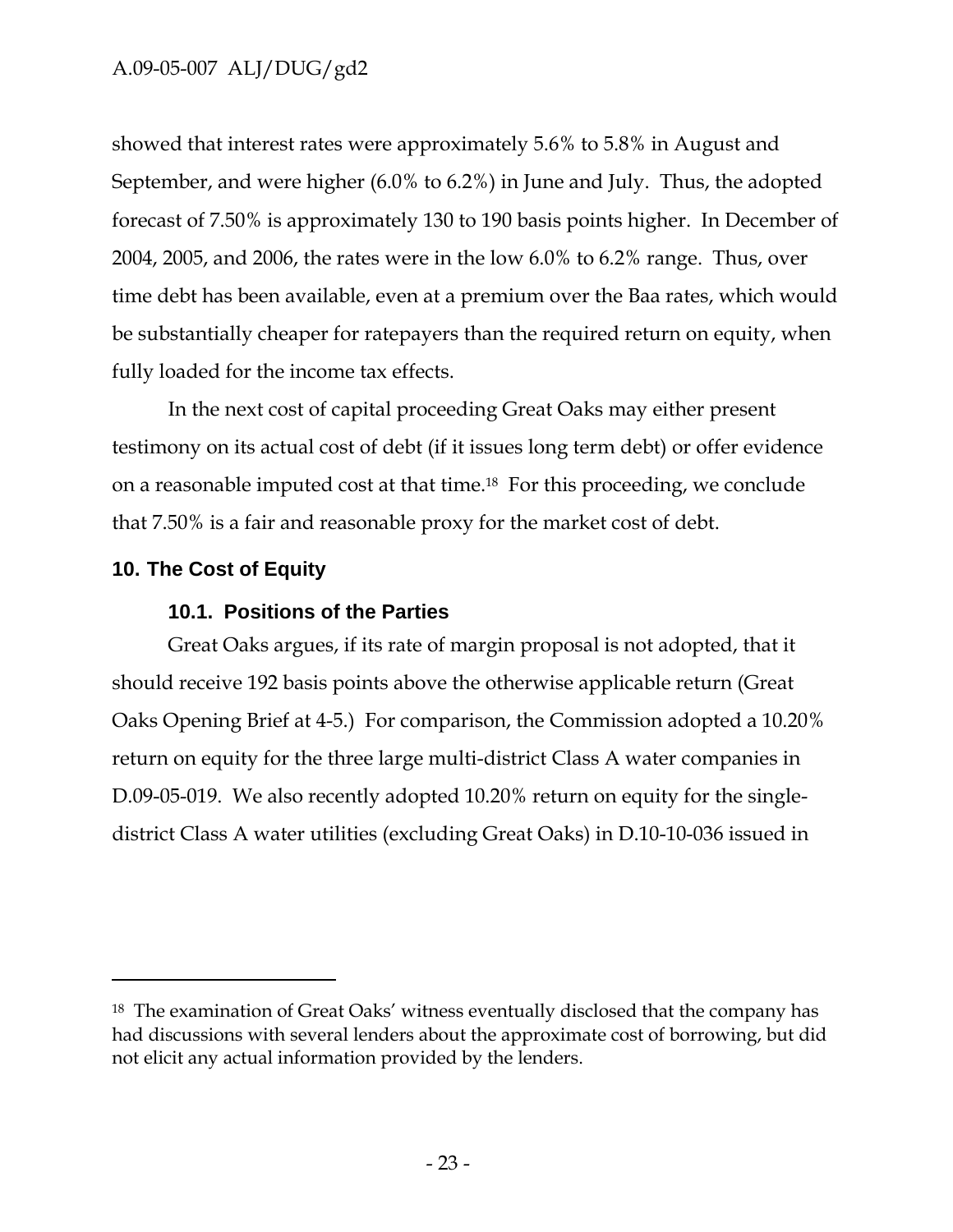$\overline{a}$ 

A.09-05-001 et al. Thus, Great Oaks seeks, as an alternative, approximately a 12.12% return on equity.19

DRA recommends a return on equity of 9.75%, which it states is consistent with its recommended return on equity for other Class A water companies in California.20

DRA argues that the Commission has consistently used a market analysis to determine Great Oaks' return on equity and rate of return on rate base. In D.93-04-061, the Commission adopted a capital structure that resulted in a return on equity of 11.5% and a rate of return of 10.56% for the test year 1993.21 Again, in D.03-12-039, the Commission adopted a return on equity of 9.78% and a rate of return of 8.9% for test year 2003.22 In both instances, DRA argues that it and Great Oaks relied on market analysis models, such as the Discounted Cash Flow model and the Capital Asset Pricing Model, to arrive at their separate recommended return on equity.23

<sup>19</sup> A basis point is one-one-hundredth of a percent, i.e., there are 100 basis points in 1.0% and thus 192 basis points is also either 1.92% or 0.0192, as a decimal.  $(10.20\% + 1.92\% = 12.12\%).$ 

<sup>20</sup> DRA Opening Brief at 6, Footnote 16, citing Exhibit DRA-1, Testimony of Raymond Charvez on behalf of DRA on cost of capital for Great Oaks Water Company, A.09-05-007, December 9, 2009, at Updated Attachment JRW-1, Panel A.

<sup>21</sup> Citing to DRA Opening Brief at Footnote 21 - See D.93-04-061, Re Application of Great Oaks Water Company for Authority to Increase Rates for Water Service . . . , A.92-01-001, April 21, 1993, 1993 Cal. PUC LEXIS 238, at 39-45.

<sup>22</sup> Citing to DRA Opening Brief at Footnote 22 - See D.03-12-039, Re Application of Great Oaks Water Company for an Order authorizing it to increase rates for water service . . . , A.02-11-048, December 18, 2003, 2002 Cal. PUC LEXIS 1063, at 34-36.

<sup>23</sup> Citing to DRA Opening Brief at Footnote 23 - See D.93-04-061, at 9; and D.03-12-039, at 26.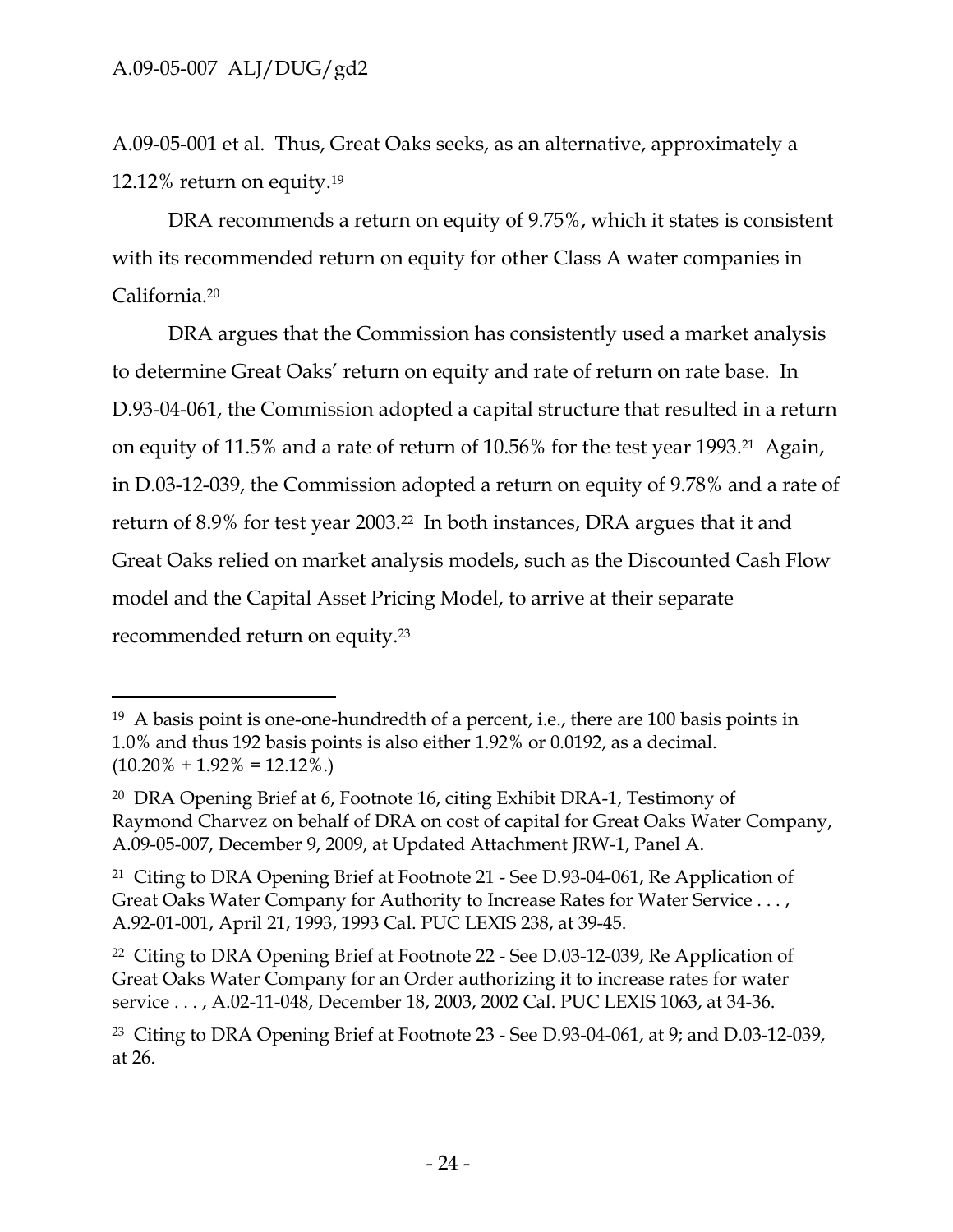In this proceeding, DRA presented a market analysis built on its showing in A.09-05-001 et al. and updated for Great Oaks. DRA updated the analysis performed by Dr. J. Randall Woolridge, who was DRA's witness in A.09-05-001 et al.24 DRA's witness in this proceeding revised that analysis to provide specific recommendations for Great Oaks. This application was supposed to be consolidated with the other applications in A.09-05-001 et al. but, at the specific request of Great Oaks, we delayed litigating the cost of capital to coincide with litigating the general rate case A.09-09-001. DRA argues (DRA Opening Brief at 19) that its intention was to apply the same cost of capital analysis to all Class A water companies that filed in May 2009, and that Great Oaks is the only remaining Class A water company that has not completed its cost of capital proceeding. Therefore, DRA used the same proxy groups that it used in A.09-05-001 et al. and updated its Discounted Cash Flow model and Capital Asset Pricing Model analyses to determine a fair and reasonable return on equity for Great Oaks.25

DRA evaluated the equity return requirements of investors on the common stock of two proxy groups: first, a proxy group of water utility companies (Water Proxy Group) and second, a proxy group of publicly-held gas distribution companies (Gas Proxy Group). (Ex. DRA-1 at 4.) DRA argues that:

The relative size of Class A water companies is irrelevant to a market-based analysis in this context because generally all Class A water companies face similar business and regulatory risks. … Using this proxy group is reasonable because the earnings of these water companies are pre-determined to a certain degree

25 *Id.*

-

<sup>24</sup> Ex. DRA-1, at 3.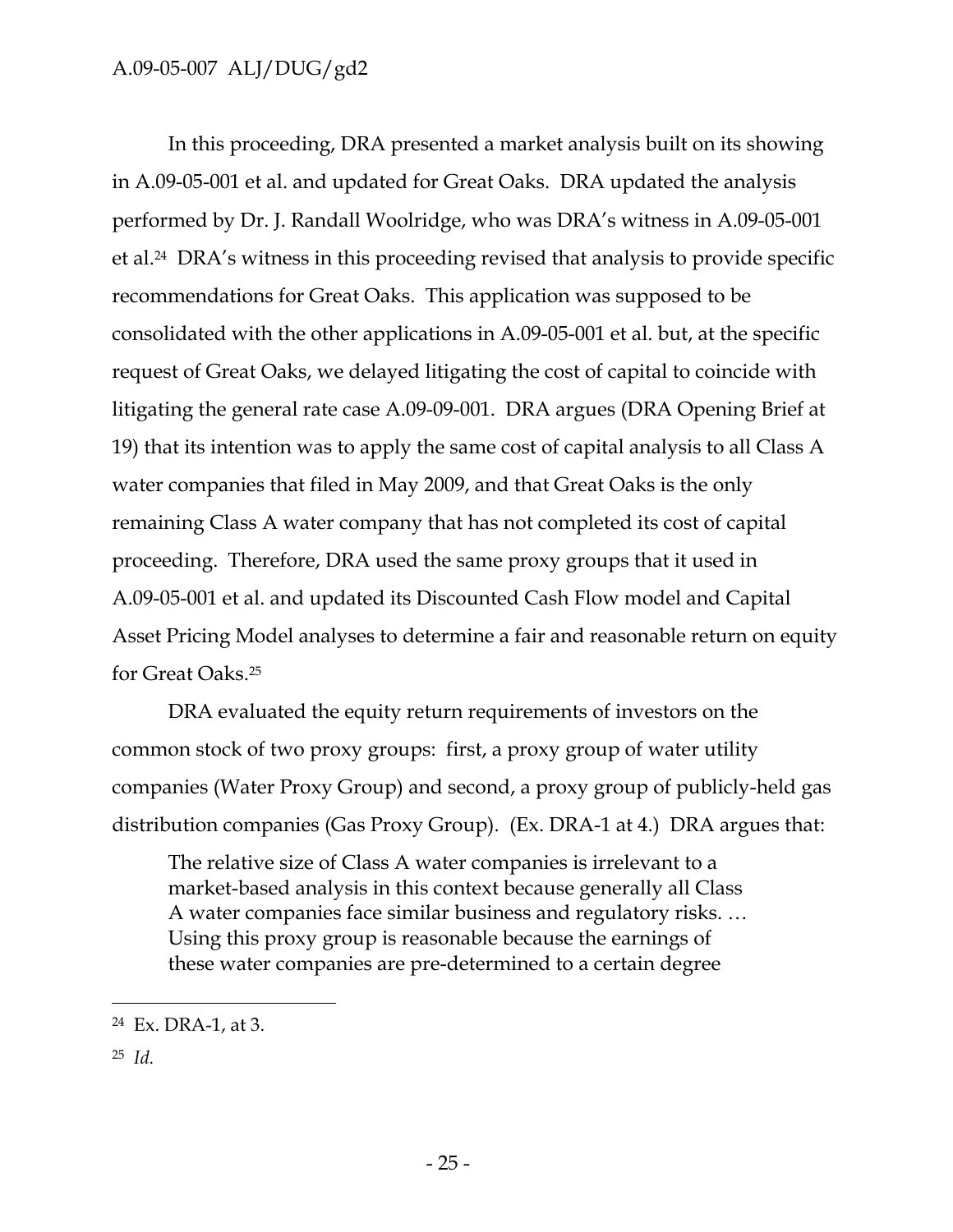through the ratemaking process and because their respective financial performance is monitored on an ongoing basis by [their respective] State and Federal Agencies and Commissions. (DRA Opening Brief at 21.)

DRA's Discounted Cash Flow analysis alone would result in a recommended return on equity of 9.7%. (Ex. DRA-1 Attachment JRW-10, at 1 (Panel A).) Similarly, its Capital Asset Pricing Model analysis alone would result in a recommended 7.9% return on equity including a 4.37% risk allowance (beta). (DRA Opening Brief at 24 summarizing Ex. DRA-1.) DRA's final recommendation is a return of 9.75%, which is the high-end of the results of its two models.

DRA does not agree with any of Great Oaks' arguments that the company faces greater risks than the other Class A water companies because of its size as the smallest Class A company. (DRA Opening Brief at 25-27.)

### **10.2. Effect of Water Revenue Adjustment Mechanism (WRAM) on Market Return**

The Commission has adopted two variations of a WRAM: a "Full WRAM" which ensures the actual collection of the adopted revenue requirement regardless of variations in sales or revenues for any reason; and a "Monterey-Style WRAM" which only adjusts for the difference in revenues from actual sales caused by adopting a conservation-focused rate design. In this latter WRAM, the revenues for actual sales are re-computed using non-conservation rates and compared to the revenues resulting from conservation rates with the resulting difference attributed entirely to the effect of the conservation rate design. This difference is subsequently collected or refunded in rates. At issue in the separate general rate case, A.09-09-001, is whether Great Oaks should have either WRAM.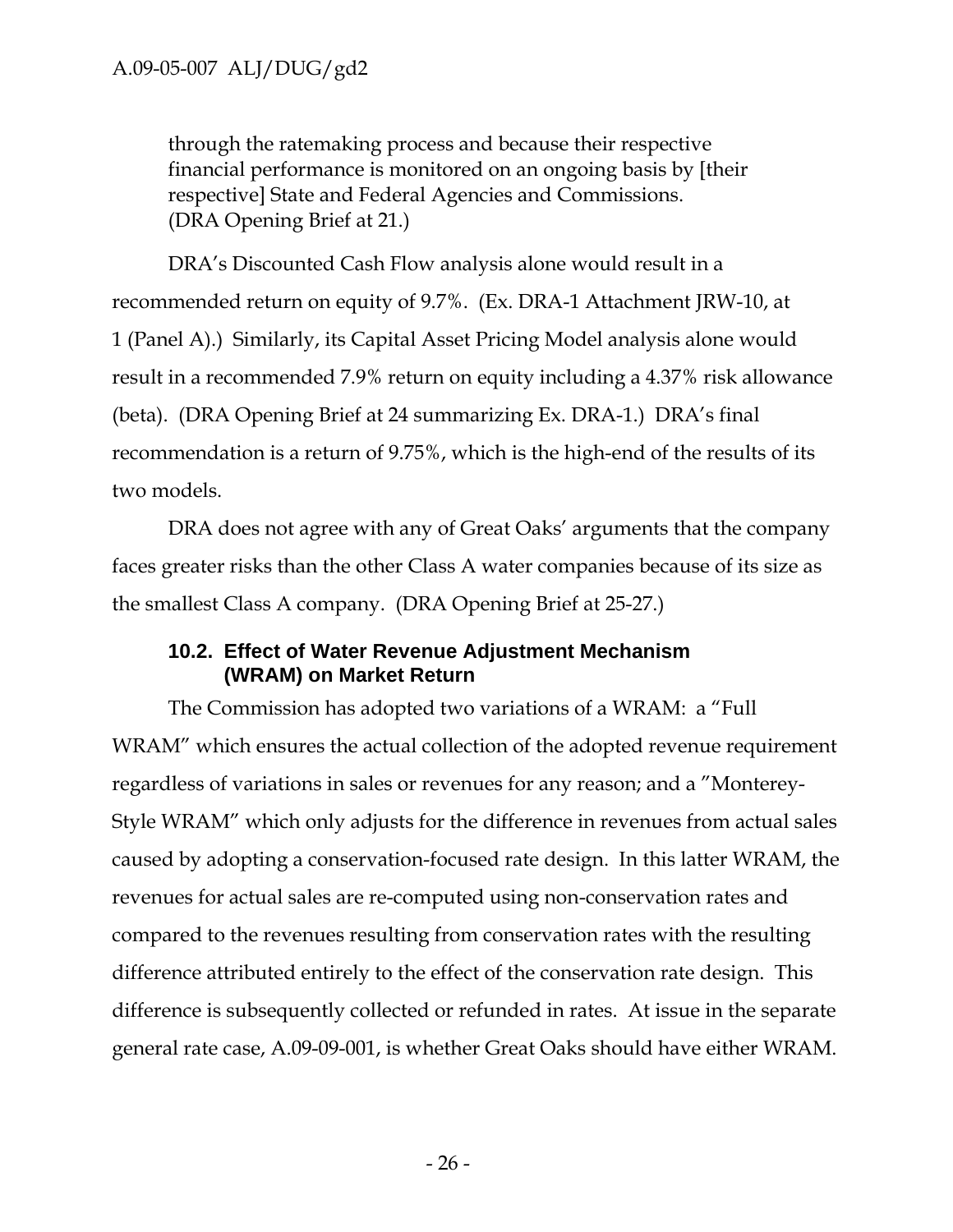Great Oaks argues that it faces greater risks because of mandatory conservation orders by the Santa Clara Valley Water District and "DRA's steadfast refusal to address lower water sales." (Great Oaks Opening Brief at 22.) There is no further elaboration on this assertion, but it appears that Great Oaks considers the purported difference in the sales forecasts between itself and DRA (in the general rate case) to be a "refusal" rather than a difference in opinion.

In the separate general rate case (A.09-09-001) the Commission must and will adopt what it believes to be just and reasonable rates relying upon the most persuasive arguments and supporting evidence including what the Commission considers to be the most likely sales forecast for the test year. For cost of capital we cannot assume there is an unjust or an unreasonable forecast skewing the required return. Therefore, we will not adjust the return for any risk perceived by Great Oaks that the adopted sales forecast may be unreasonable or that it fails to consider the effects of conservation. Additionally, the Commission has found that there has not been enough experience with WRAM to determine the likely impact on the required rate of return, except to determine that we believe a WRAM would reduce risk because otherwise it would be foolish to adopt a mechanism for Great Oaks or the other Class A water companies which knowingly increases risk. Thus, if or whenever we can reasonably quantify the impact of any WRAM, we expect the impact to be a reduction in the required return compared to the return required in the water industry generally and that of a company without a WRAM. We would not adopt a WRAM to increase a company's risk.

#### **10.3. Discussion-- Cost of Equity**

In competitive markets for goods, the return on common equity is determined by the relative risks of alternative investments and the willingness of

- 27 -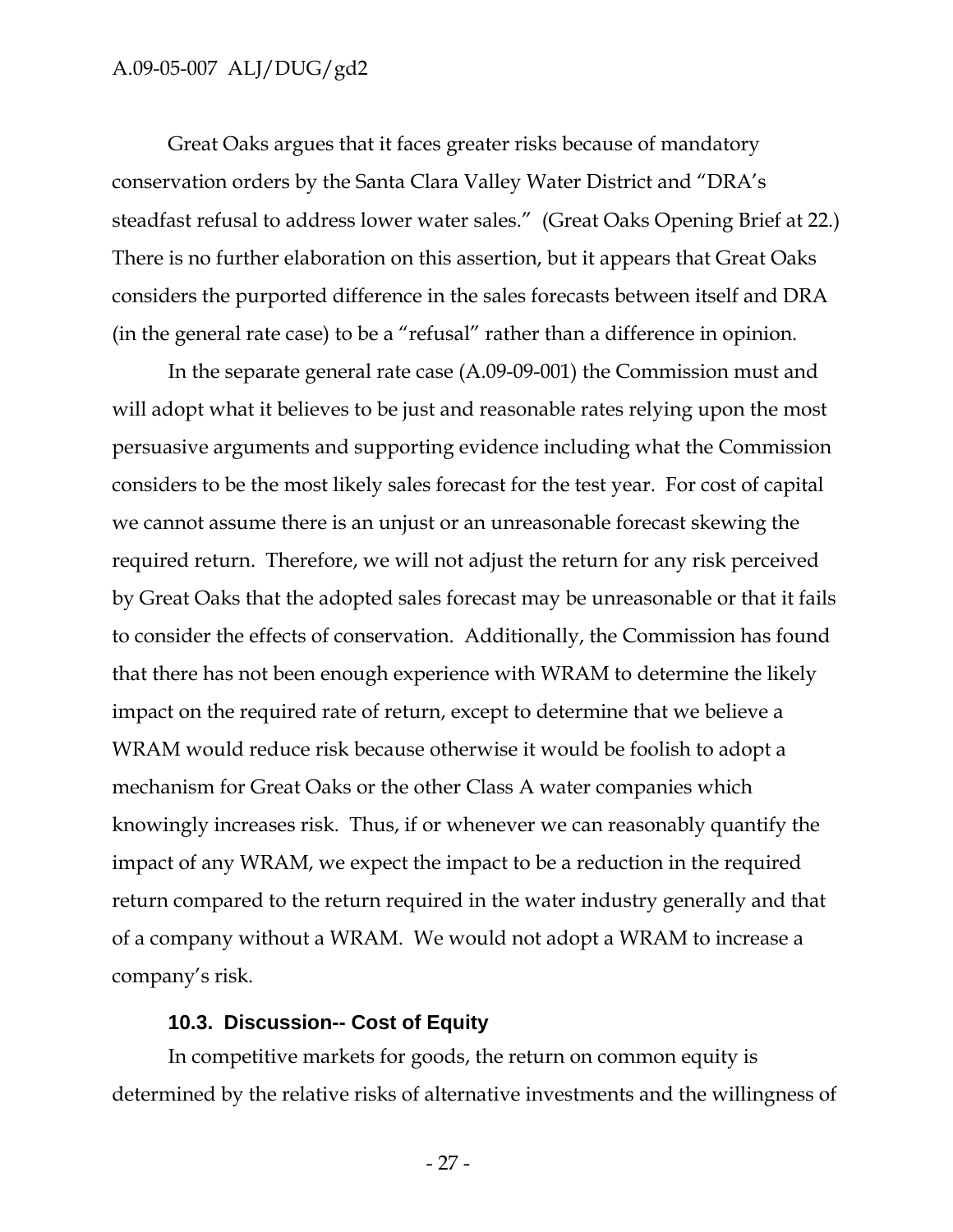individual investors to accept varying degrees of risk. In a closely regulated market, regulation substitutes for competition and the regulator, acting as a substitute for the market, provides investors an opportunity to earn a fair and reasonable return for accepting the degree of risk presented by the regulated business.

We take note of the financial markets' dislocation and therefore consider whether there are any extenuating circumstances of sufficient importance to warrant a departure from our normal procedures. The Commission must, as always, exercise extreme caution and critically review the wide range of results seemingly rendered from the same models held in different hands. Recently we noted:

What stands out in a comparison of the testimony of the experts is the inevitable and pervasive use of [their] judgment, which colors all results. (D.07-04-046 at 58.)

We also noted at that time:

Although the parties agree that the models are objective, the results are dependent on subjective inputs. For example, each party used different proxy groups, growth rates, and calculations of market returns. (*Id*. at 57.)

Great Oaks argues that unlike the proxy groups used by DRA (or by inference, the larger Class A companies) it is not publicly traded. Several Class A companies are not publicly traded and are closely held. In setting a return on equity our objective is to identify the return any investor would require to invest in a California Class A company. The Commission has never quantified a return differential for the marketability of widely traded (generally larger) companies and narrowly traded or closely held (usually smaller) companies. We see no basis for such a distinction for Great Oaks.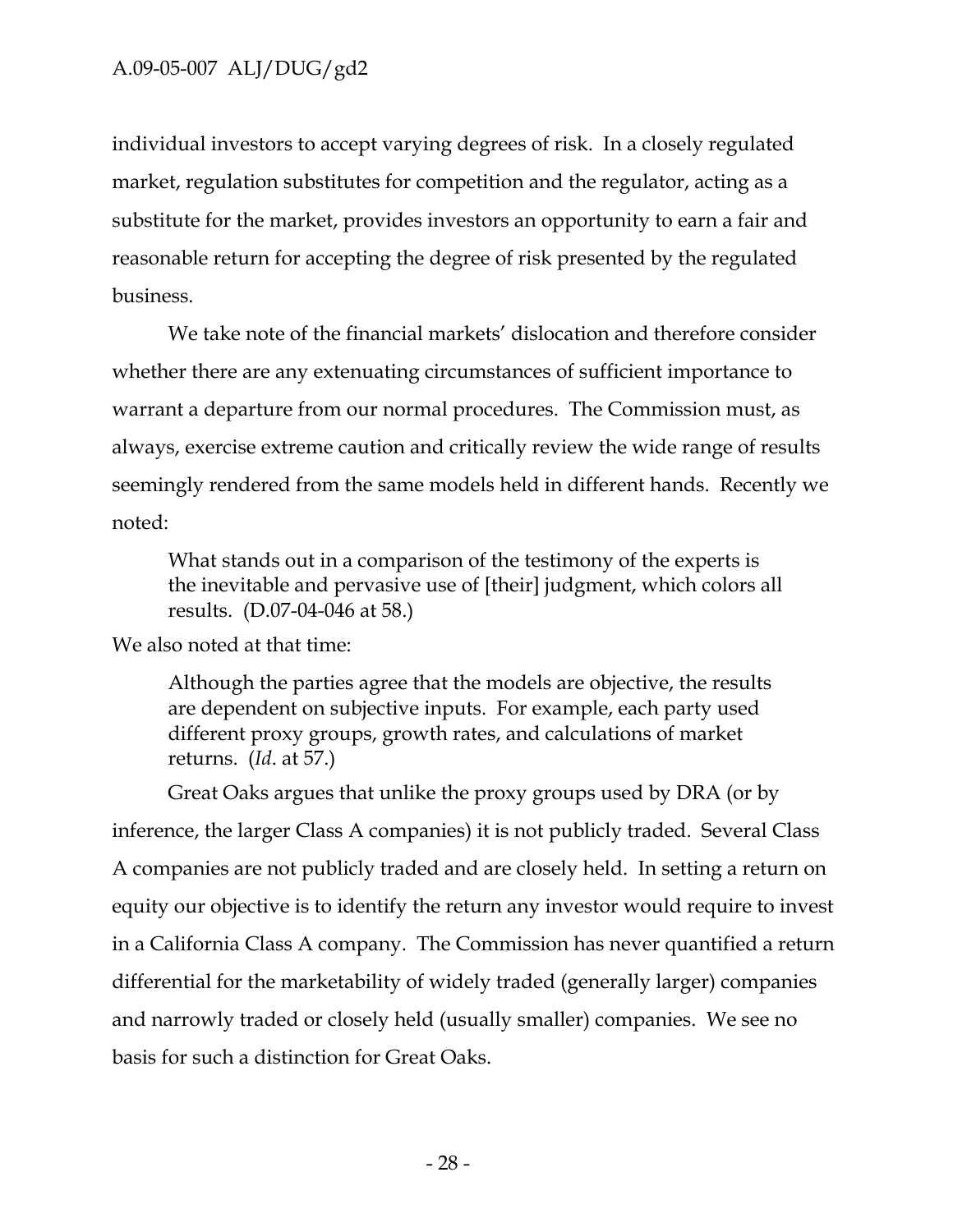We therefore conclude that the current return of 10.20% on equity for Class A water utilities adopted in D.09-05-019 for the three large multi-district Class A water companies and in D.10-10-036 for the other single-district Class A companies is a just and reasonable return on equity for Great Oaks at this time. This authorized return reflects the risk reductions inherent in all of the outstanding balancing accounts or memorandum accounts available to the company, as well as the relatively high imputed equity ratio.

# **11. Adopted Capital Structure and Cost of Capital**

As discussed above, we impute a capital structure of 30% long term debt, 3% preferred stock, and 67% equity for Great Oaks, adopt a long term debt forecast of 7.50%, and adopt a return on equity of 10.20%, consistent with the return found reasonable for the other Class A water companies in recent proceedings. These determinations result in a 9.26% cost of capital for Great Oaks for 2010, as shown below in Table 1.

| Table 1                      |     |          |       |  |
|------------------------------|-----|----------|-------|--|
| Adopted 2010 Cost of Capital |     |          |       |  |
| Long Term Debt               | 30% | 7.50%    | 2.25% |  |
| <b>Preferred Stock</b>       | 3%  | $6.00\%$ | 0.18% |  |
| Equity                       | 67% | 10.20%   | 6.83% |  |
| Total                        |     |          | 9.26% |  |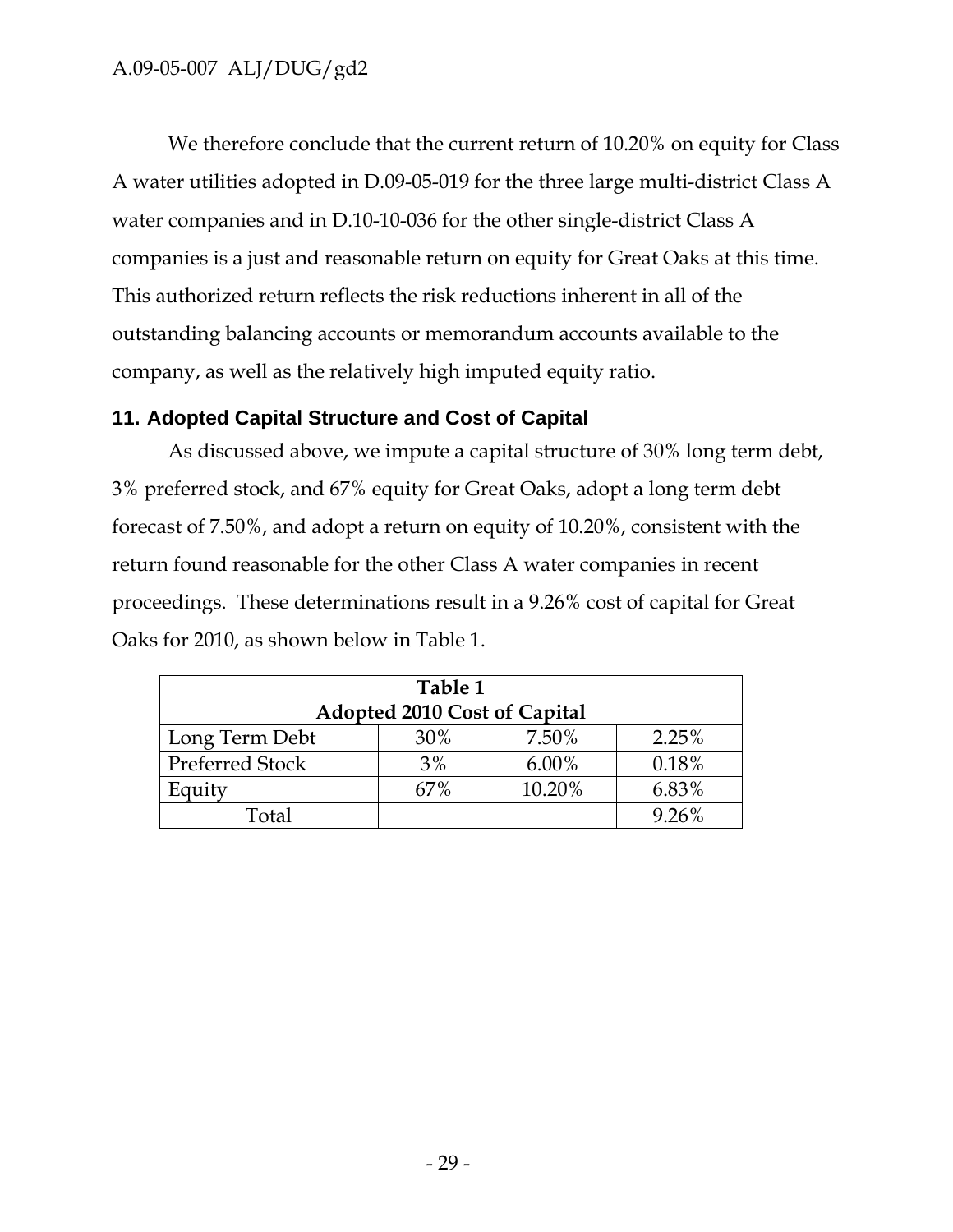### **12. Water Cost of Capital Adjustment Mechanism**

We will adopt the same Cost of Capital Adjustment Mechanism adopted in D.09-07-051 using an imputed Baa rating equivalent<sup>26</sup> but with one modification: we increase the lower boundary of the dead band to 200 basis points to reduce the potential for a large downward adjustment to the authorized return on equity caused by the economic recovery which may significantly change the Moody's bond indices. This is the same modification adopted in D.10-10-036 in

A.09-05-001 et al. for the other single-district Class A water companies.

### **13. Urgent Need for Ongoing Independent Audits**

#### **13.1. Summary**

 $\overline{a}$ 

The record in this proceeding does not show that Great Oaks has had its financial records audited by an independent Certified Public Accountant (CPA) with utility client experience.<sup>27</sup> We are very concerned that the financial records in this proceeding may not be reliable and may not state the true financial position of the company. We therefore cannot independently know with the usual certainty whether Great Oaks has been earning its authorized return,<sup>28</sup> has unreported debt obligations, or has been correctly accounting for its operations

<sup>26</sup> In D.10-10-036 in A.09-05-001 et al., we use the actual Moody's rating for the rated companies or otherwise impute a rating. Baa is a low investment grade rating which we used for Valencia, one of the smaller Class A companies.

<sup>&</sup>lt;sup>27</sup> No audited financial statements are on file with the Commission nor were any included in this application or A.09-09-001, the pending general rate case.

<sup>28</sup> See the discussion, for example, at Transcript 150–154 where it is not clear and accurate in the record what the company is earning over time on an actual rate of return basis or the precise causes of fluctuations in expenses and earnings.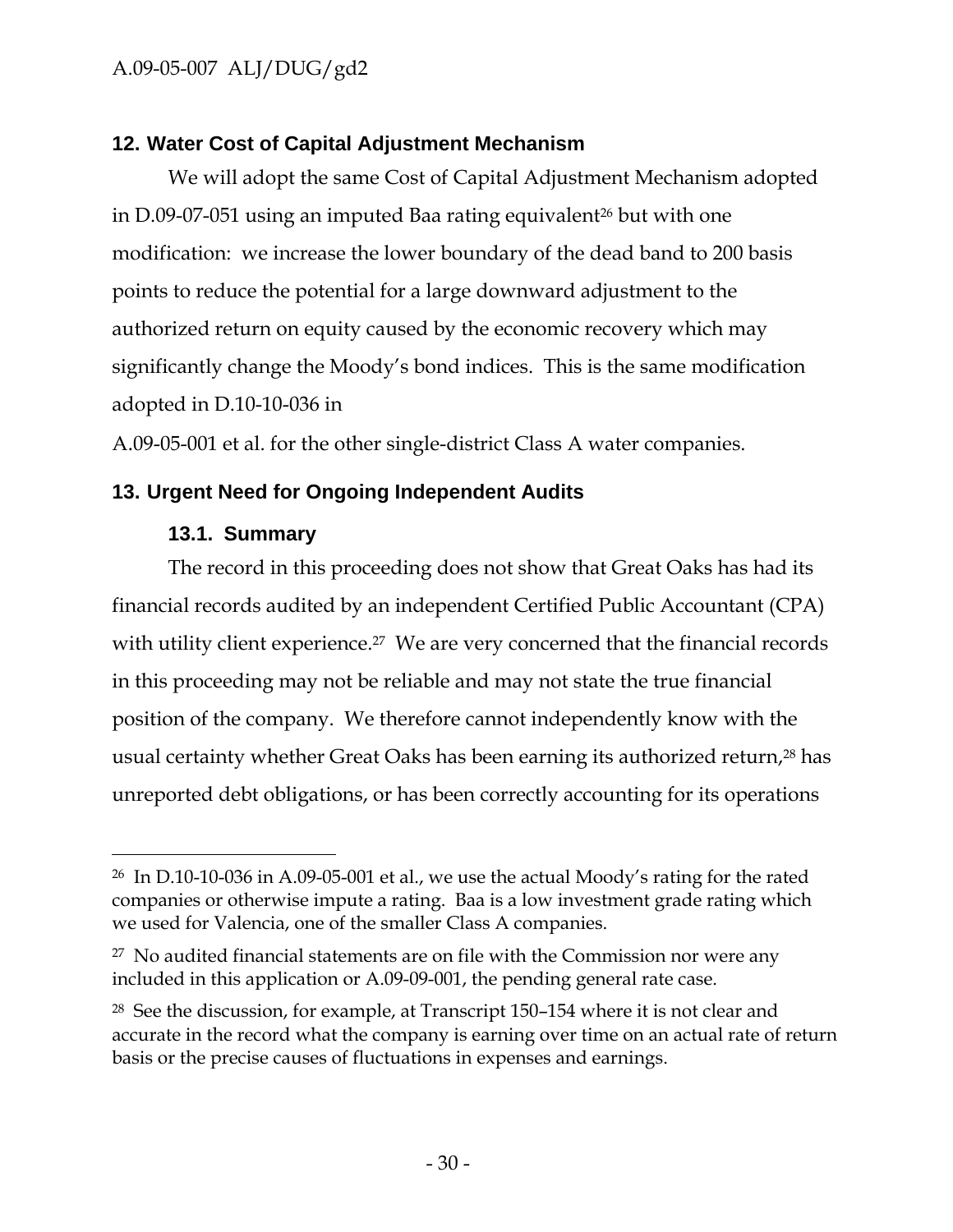-

in accordance with generally accepted accounting standards and compliance with prior Commission decisions. (It is not DRA's obligation to perform such an audit; any examination by DRA is more likely to focus on the reasonableness and prudence of management actions and is not intended to substitute for an independent CPA's examination of Great Oak's financial statements.)

We believe that audited financial statements are invaluable not just for the protection of shareholders in publicly traded companies but equally for the protection of customers of any monopoly public utility. Audited financial statements provide a highly reliable foundation for cost of service rate regulation.

We have the inherent authority to order a jurisdictional utility to undertake an independent audit in order to ensure that "(a)ll charges demanded or received by any public utility…for any product or commodity furnished or to be furnished or any service rendered or to be rendered shall be just and reasonable." (Pub. Util. Code § 451.) Second, we have the authority to order an audit to ensure that Great Oaks maintains its accounts in proper conformance with Pub. Util. Code § 792.29 Third, we have the authority under Pub. Util. Code § 701 to order an audit to ensure that we are able to effectively and efficiently

<sup>29</sup> Section 792. "The commission may establish a system of accounts to be kept by the public utilities subject to its jurisdiction, or classify such public utilities and establish a system of accounts for each class, and may prescribe the manner in which such accounts shall be kept. It may also prescribe the forms of accounts, records, and memoranda to be kept by such public utilities, including the accounts, records, and memoranda of the movement of traffic as well as the receipts and expenditures of moneys, and any other forms, records, and memoranda which in the judgment of the commission may be necessary to carry out any of the provisions of this part.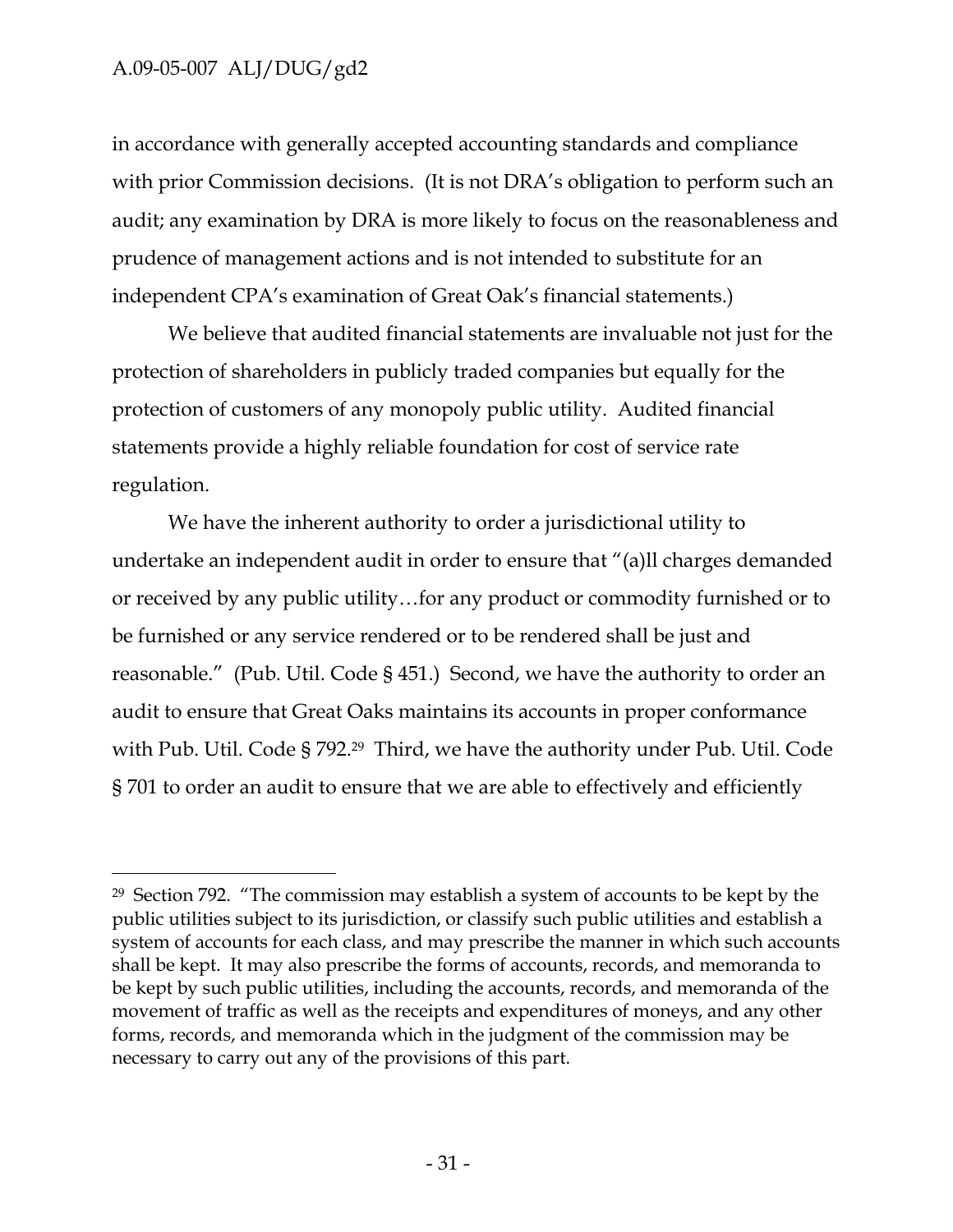exercise our jurisdiction.30 Fourth, Pub. Util. Code § 701.10 specifies that the

Commission must ensure that it authorizes adequate rates<sup>31</sup> and therefore it must

have access to independent reliable financial statements. And finally, Pub. Util.

# Code

 $\overline{a}$ 

 $\S 727.5(c)^{32}$  allows the Commission to authorize rate recovery of any cost

necessary to ensure stable rates. An independent audit will provide the

- (a) Provide revenues and earnings sufficient to afford the utility an opportunity to earn a reasonable return on its used and useful investment, to attract capital for investment on reasonable terms and to ensure the financial integrity of the utility.
- (b) Minimize the long-term cost of reliable water service to water customers.
- (c) Provide appropriate incentives to water utilities and customers for conservation of water resources.
- (d) Provide for equity between present and future users of water service.
- (e) Promote the long-term stabilization of rates in order to avoid steep increases in rates.
- (f) Be based on the cost of providing the water service including, to the extent consistent with the above policies, appropriate coverage of fixed costs with fixed revenues.

 $32$  Section 727.5(c). The commission shall consider, and may authorize, a water corporation to establish a balancing account, rate stabilization fund, or other contingency fund, the purpose of which shall be the long-term stabilization of water rates.

<sup>&</sup>lt;sup>30</sup> Section 701. The commission may supervise and regulate every public utility in the State and may do all things, whether specifically designated in this part or in addition thereto, which are necessary and convenient in the exercise of such power and jurisdiction.

<sup>&</sup>lt;sup>31</sup> Section 701.10. The policy of the State of California is that rates and charges established by the Commission for water service provided by water corporations shall do all of the following: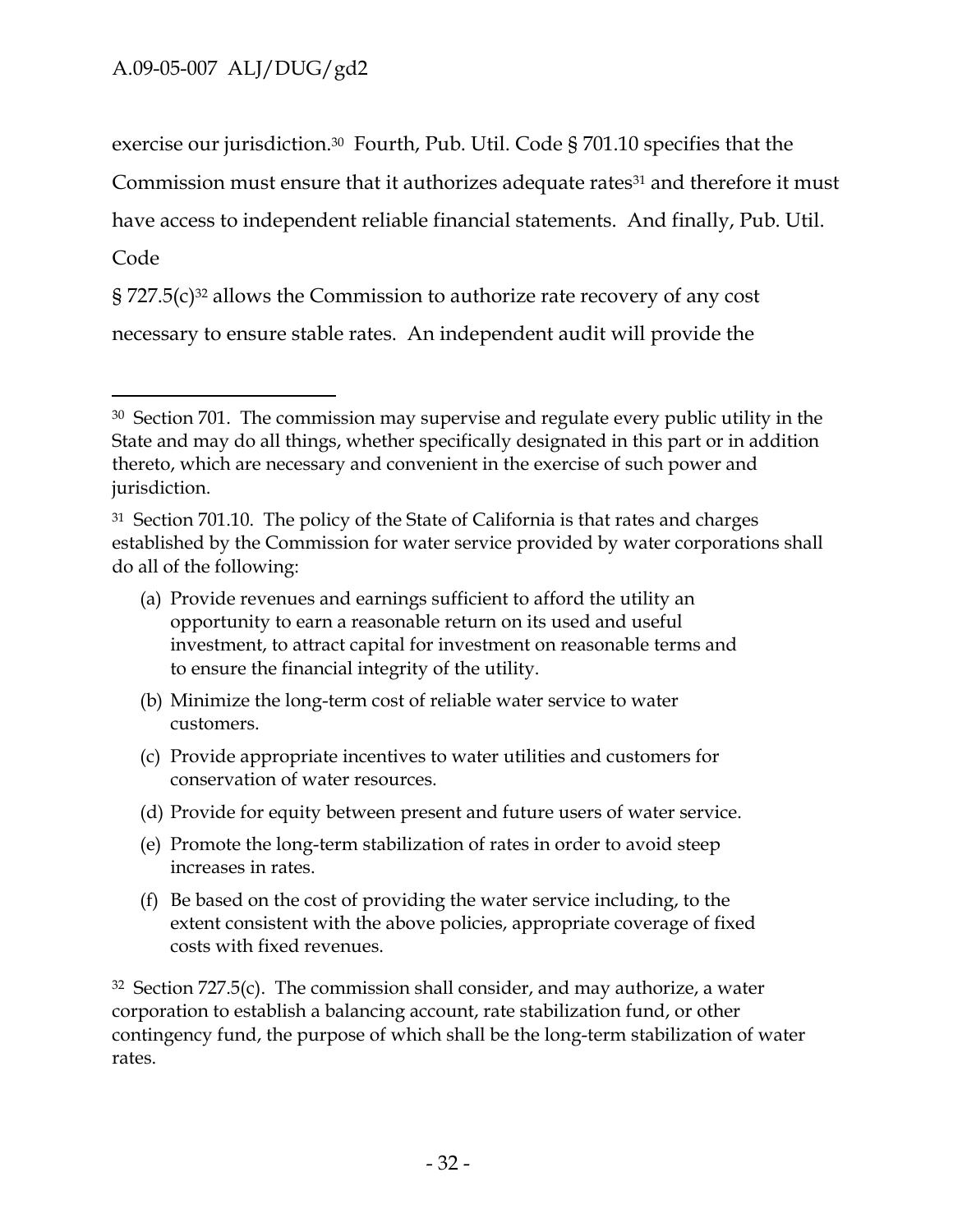-

necessary information to determine whether the utility is earning an adequate return and spending funds as authorized by the Commission.

We therefore order Great Oaks to engage an independent CPA, with utility client experience, to perform a full and complete audit of the company beginning with all transactions as of January 1, 2009. Great Oaks must continue to be audited annually, indefinitely, unless or until this order is rescinded. We authorize Great Oaks to establish a CPA Audit Cost Memorandum Account. Upon providing full and complete records as described herein, and satisfying this Commission that it acted prudently in engaging an independent CPA and cooperated fully at all times during the examination, it may amortize the reasonable costs in rates.

### **13.2. Selecting an Independent CPA**

A CPA is a person who has met the requirements of California state law and has been issued a license to practice public accounting by the California Board of Accountancy.33 The selected CPA must be authorized by the California Board of Accountancy to perform a full range of accounting services including signing reports on attest engagements. Attest engagements include an audit, a review of financial statements, or an examination of prospective financial information. (See California Board of Accountancy.34) This CPA must further be authorized by Great Oaks to disclose any and all information to the Commission that was acquired, developed, or otherwise used in the course of the audit engagement subject to the Commission's rules on confidentiality. (See General

<sup>33</sup> See, Business and Professions Code §§ 5070-5079. (http://www.leginfo.ca.gov/cgibin/displaycode?section=bpc&group=05001-06000&file=5070-5079).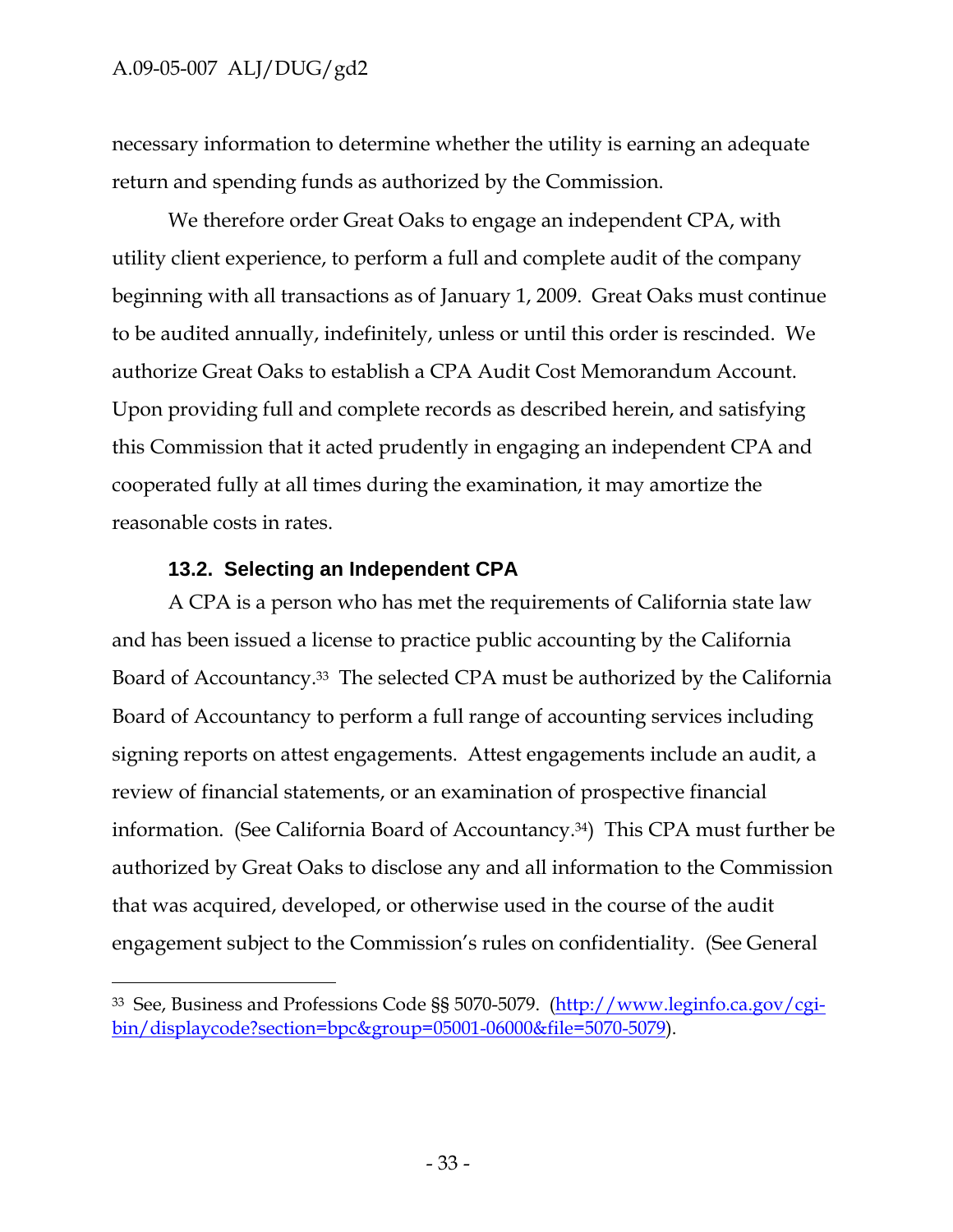Order (GO) 66-C.<sup>35</sup>) It is our intention that the CPA perform an audit examination of Great Oaks' accounting records to formulate an opinion on the financial statements. The CPA must follow generally accepted auditing standards.36 Great Oaks must solicit audit proposals and bids from multiple CPA firms that are currently licensed to practice, and already possess recent experience in auditing regulated utilities in California, and are independent (as defined by the auditing standards) and therefore able to formulate an opinion.

Any time that Great Oaks undertakes to change a CPA for an audit required by this decision, Great Oaks must submit its request for proposals and, subsequently, copies of all bids to the Commission's Division of Water and Audits within 10 days of issuance or receipt, respectively. Great Oaks must prepare and submit to the Division of Water and Audits a written summary of its evaluation of the proposals and all the criteria applied to the selection process within 21 days after selecting a CPA.

We require that Great Oaks file a Tier 2 advice letter for preapproval of its selection process to engage a CPA. Great Oaks may solicit and retain a CPA for multiple annual audits; the preapproval sought by advice letter may cover that

 $\overline{a}$ 

http://www.aicpa.org/Storage/Resources/Standards/DownloadableDocuments/ AU-00150.PDF).

<sup>34</sup> http://www.dca.ca.gov/cba/index.shtml

<sup>35</sup> http://162.15.7.24/Published/Graphics/644.pdf

<sup>36</sup> Generally Accepted Auditing Standards are sets of standards against which the quality of audits are performed and may be judged, which were developed by the American Institute of Certified Public Accountants, and which consist of general standards, standards of field work, and standards of reporting, along with interpretations. (See,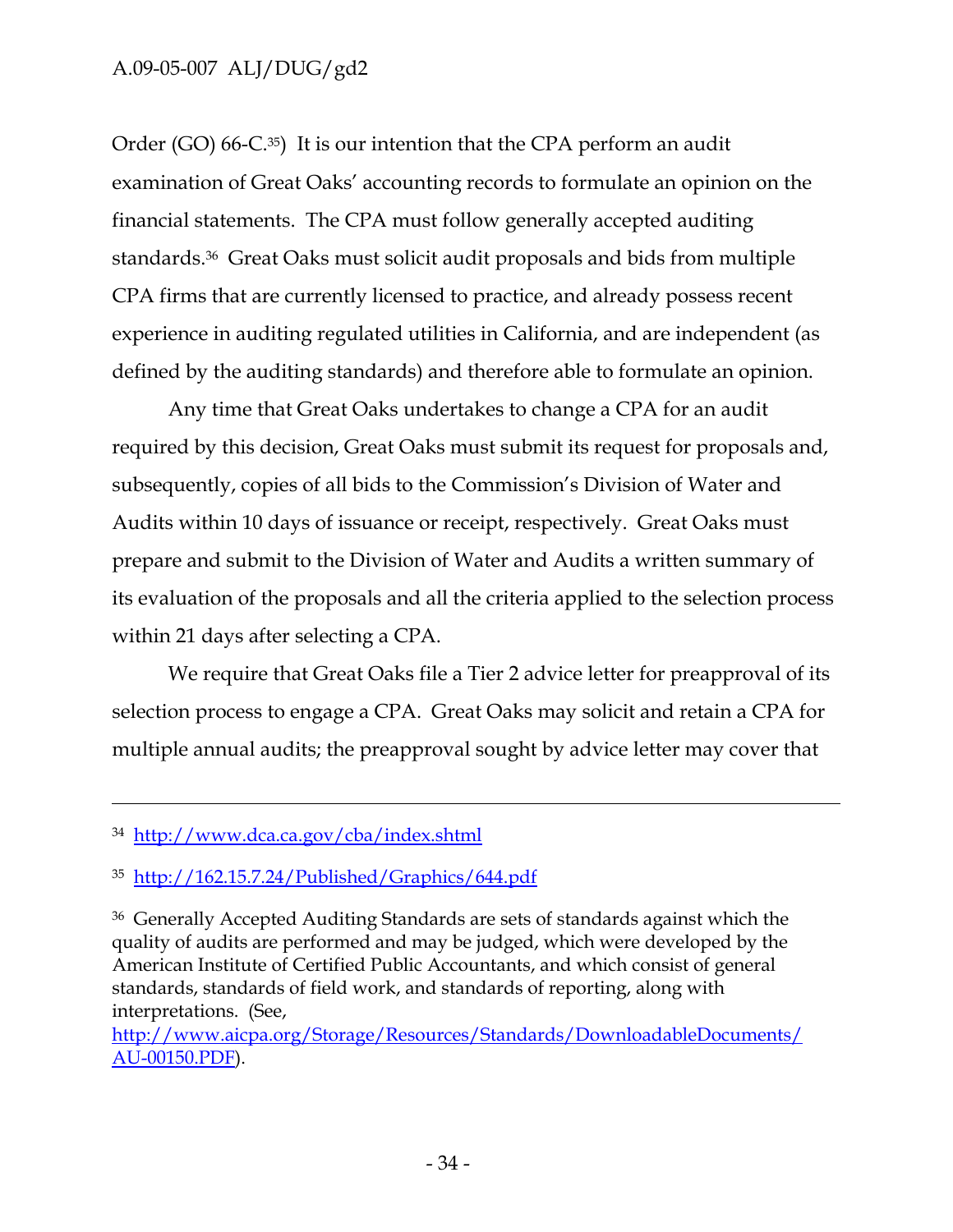$\overline{a}$ 

multi-year period. The advice letter must include the information required above, as well as any other justifications for the selection, the scope of the audit engagement, the engagement letter, and the cost of the audit engagement. Following preapproval, Great Oaks must submit a copy of an executed engagement letter to the Division of Water and Audits within 10 days of its execution. These documents shall all be confidential pursuant to GO 66-C.

The 2009 and 2010 audited financial statements, the related disclosures,<sup>37</sup> and attest opinion of the CPA must be completed and submitted to the Division of Water and Audits on or before October 31, 2011. Thereafter, the annual audited financial statements, related disclosures, and attest opinion of the CPA must be filed with the Division of Water and Audits (or successor organization) annually on or before March 31 of the subsequent year beginning on March 31, 2012 for calendar year 2011 concurrent with the Annual Report required by GO 104-A.

#### **13.3. CPA Audit Cost Memorandum Account**

Great Oaks may establish a CPA Audit Cost Memorandum Account to record for subsequent recovery the reasonable costs of the required annual independent audits of its financial records.

The CPA Audit Cost Memorandum Account shall accrue interest using 1/12 of the most recent month's interest rate on Commercial Paper (prime, three

<sup>37</sup> Audited financial statements must disclose all significant information that would be of interest to a concerned investor, creditor, or buyer. Among the types of information that must be disclosed are accounting policies employed, litigation in progress, lease information, and details of pension plan funding. In addition, accounting practices applicable to a particular industry and any other unusual applications of accounting principles are disclosed.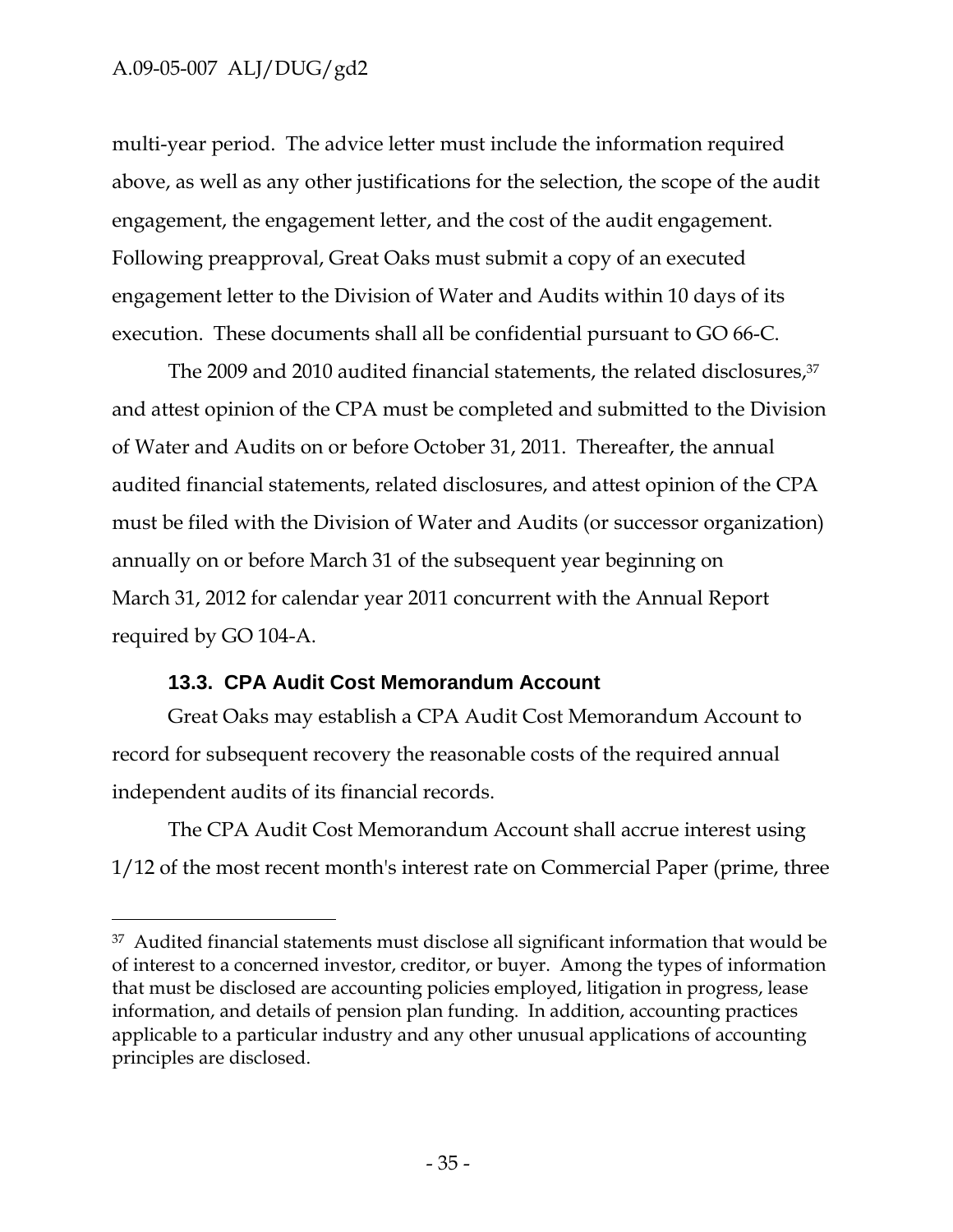months), published in the Federal Reserve Statistical Release, G.13. The company may file a Tier 3 advice letter to amortize reasonable costs recorded in the memorandum account concurrent with other balancing accounts' or memorandum accounts' recovery on an annual basis.

### **14. Procedural Matters**

 $\overline{a}$ 

By Resolution ALJ 176-3234, the Commission preliminarily determined that this application was a ratesetting proceeding and that hearings were expected. This ratesetting classification was subsequently affirmed in the Assigned Commissioner's Scoping Memo and Ruling. The Scoping Memo and Ruling designated Administrative Law Judge Douglas M. Long as the principal hearing officer, established an evidentiary hearing schedule and determined the issues in this proceeding.

### **15. Comments on Proposed Decision**

The proposed decision of the judge in this matter was mailed to the parties in accordance with Pub. Util. Code § 311 and comments were allowed under Rule 14.3 of the Commission's Rules of Practice and Procedure (Rules). Comments were timely filed by DRA on November 22, 2010. Great Oaks was granted an extension to November 29, 2010, and reply comments were filed by DRA on December 9, 2010.38 Some changes and clarifications have been made where needed based upon the comments. Where parties only reargue litigation

<sup>38</sup> Service was properly made to Great Oaks as listed on the service list used for all other service. Great Oaks' general counsel claimed not to receive the proposed decision. The assigned ALJ allowed an extension to file comments and also granted DRA 10 pages for its reply and rescheduled reply comments to December 9, 2010. DRA's opening comments were extremely brief and Great Oaks did not reply on December 9, 2010 beyond its late-filed opening comments.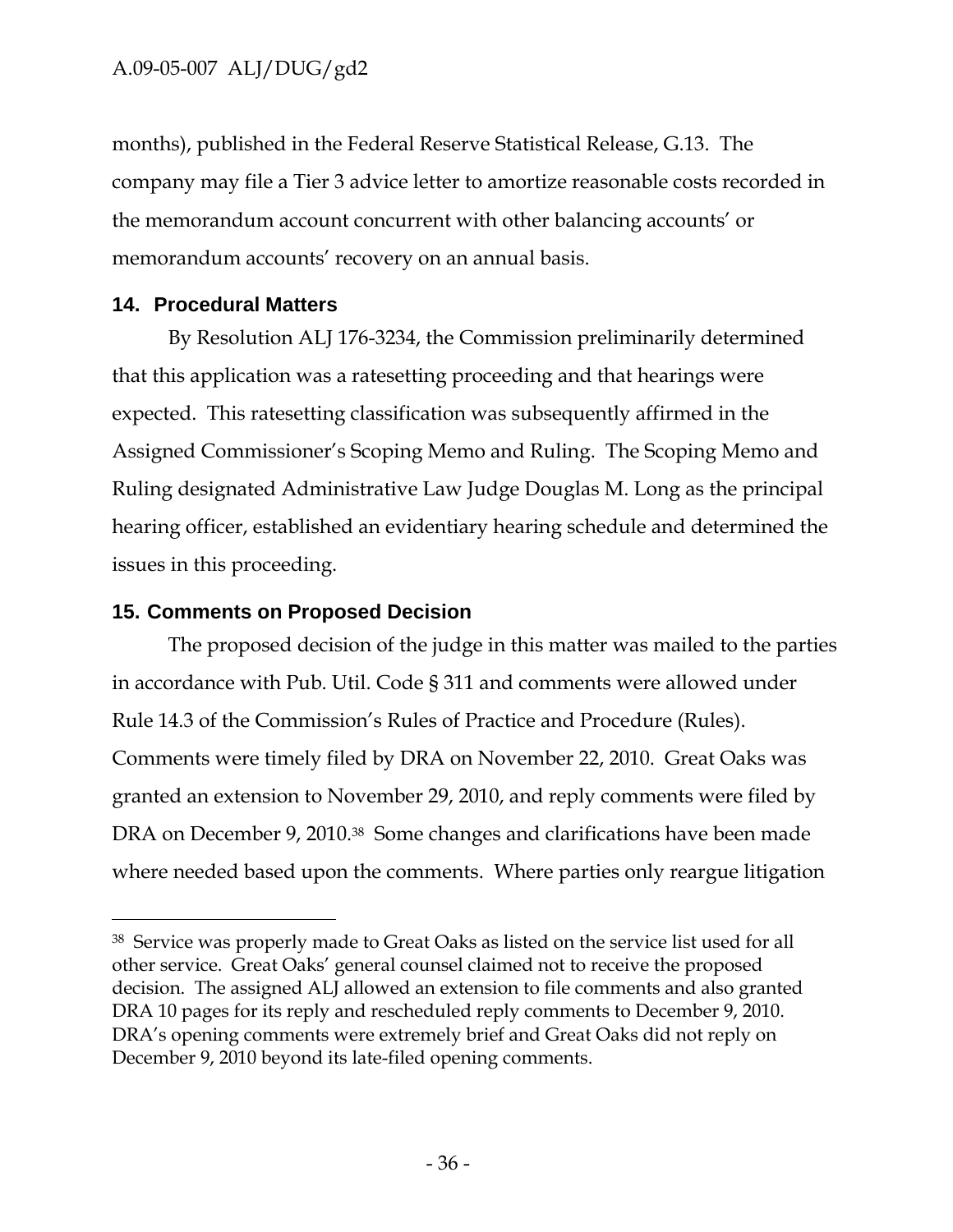positions and do not indicate legal or factual errors those comments have been ignored. Great Oaks claims in comments that its constitutional rights were violated and it was denied due process. The record shows that the company was allowed great latitude in presenting its case; we delayed at Great Oaks' request consideration of cost of capital to be concurrent with its general rate case, and we properly considered and appropriately weighed all of Great Oaks' testimony and arguments. These claims are unsubstantiated hollow rhetoric.

#### **16. Assignment of Proceeding**

John A. Bohn is the assigned Commissioner and Douglas M. Long is the assigned Administrative Law Judge in this proceeding.

#### **Findings of Fact**

1. Applicant is a Class A water company and a public utility subject to the jurisdiction of this Commission.

2. Great Oaks is twice the minimum size for a Class A water company and 2.7 times the size of the largest Class B water company.

3. There is a framework of regulatory proceedings to set rates necessary for Great Oaks to provide safe and reliable service.

4. Great Oaks proposed a return on margin methodology the Commission has to date only applied to Class C and Class D utilities.

5. Great Oaks' rate base has both risen and declined in recent years.

6. The Commission has not quantified any specific risk reduction impact of a Water Revenue Adjustment Mechanism for a company with such a mechanism compared to the risk of a company without such a mechanism.

7. DRA proposed a return on equity based on the application of expert judgment to the results of two costs of capital models.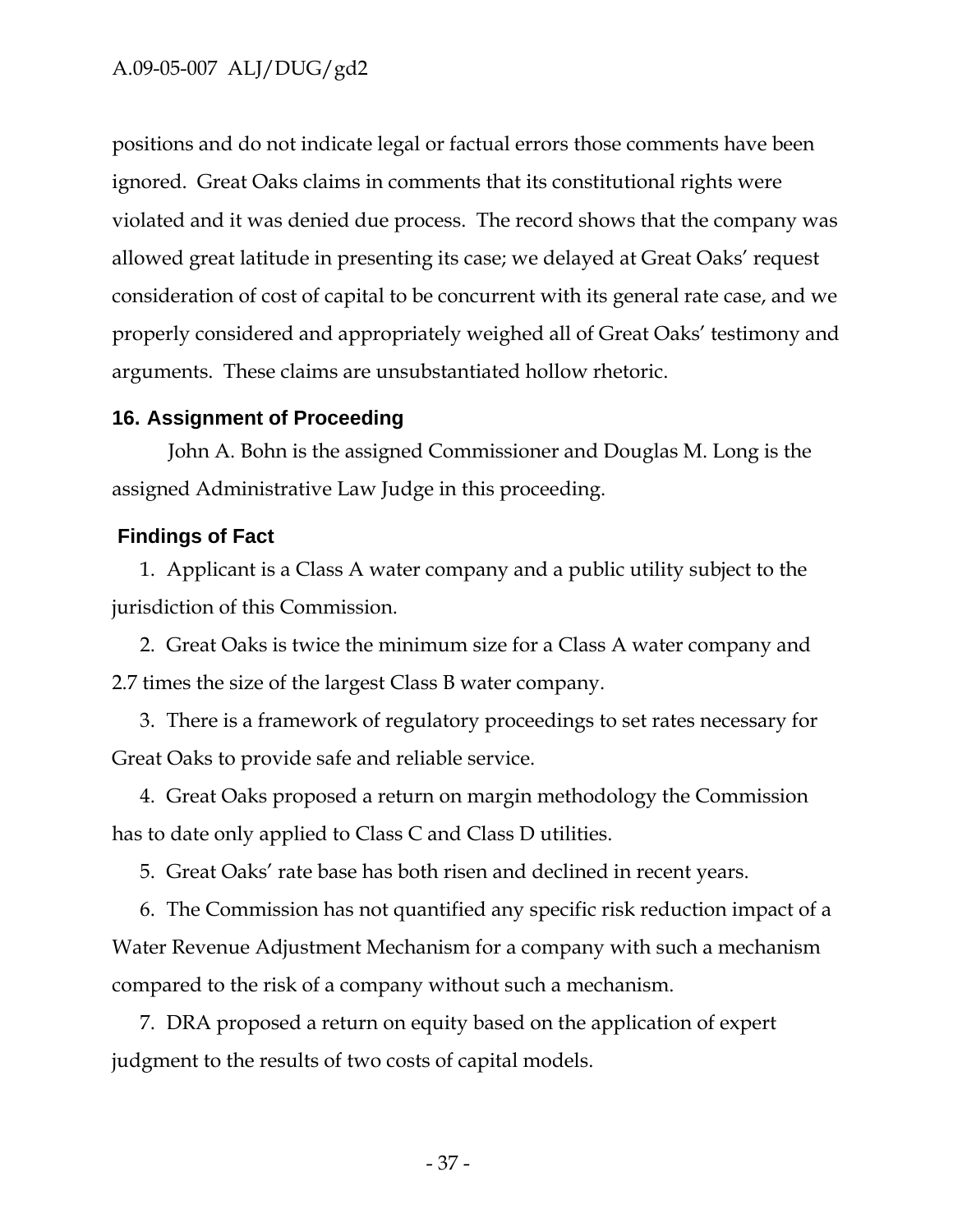8. DRA's analysis would support a return on equity of 9.75% for a capital structure of 34% debt and 66% equity.

9. An imputed capital structure with long term debt would be less expensive for ratepayers than the actual 100% equity structure of Great Oaks.

10. Debt is generally reported as available to borrow at rates under 7.5%.

11. The Commission has previously considered the results of expert analysis of a Discounted Cash Flow Model and a Capital Asset Pricing Model.

12. The Commission has consistently included actual long term debt costs in cost of capital and has imputed long term debt when utilities do not have long term debt.

13. It is reasonable to use a Cost of Capital Adjustment Mechanism using an interest rate index and a Moody's Baa bond rating to adjust the return on equity and update the cost of capital for the two years 2011 and 2012 to reflect changes in the financial markets.

14. Great Oaks does not have its financial statements audited by an independent CPA.

15. Audited financial statements would provide greater assurance that Great Oaks' reported earnings and financial condition are accurate and complete.

16. A memorandum account would allow Great Oaks to recover the reasonable and prudent costs of engaging an independent CPA.

17. Pre-approval of the selection and cost of an independent CPA would help ensure ratepayers are protected from unreasonable costs.

#### **Conclusions of Law**

1. The existing framework of regulatory proceedings sets just and reasonable rates for Great Oaks to provide safe and reliable service pursuant to Pub. Util. Code § 107.10.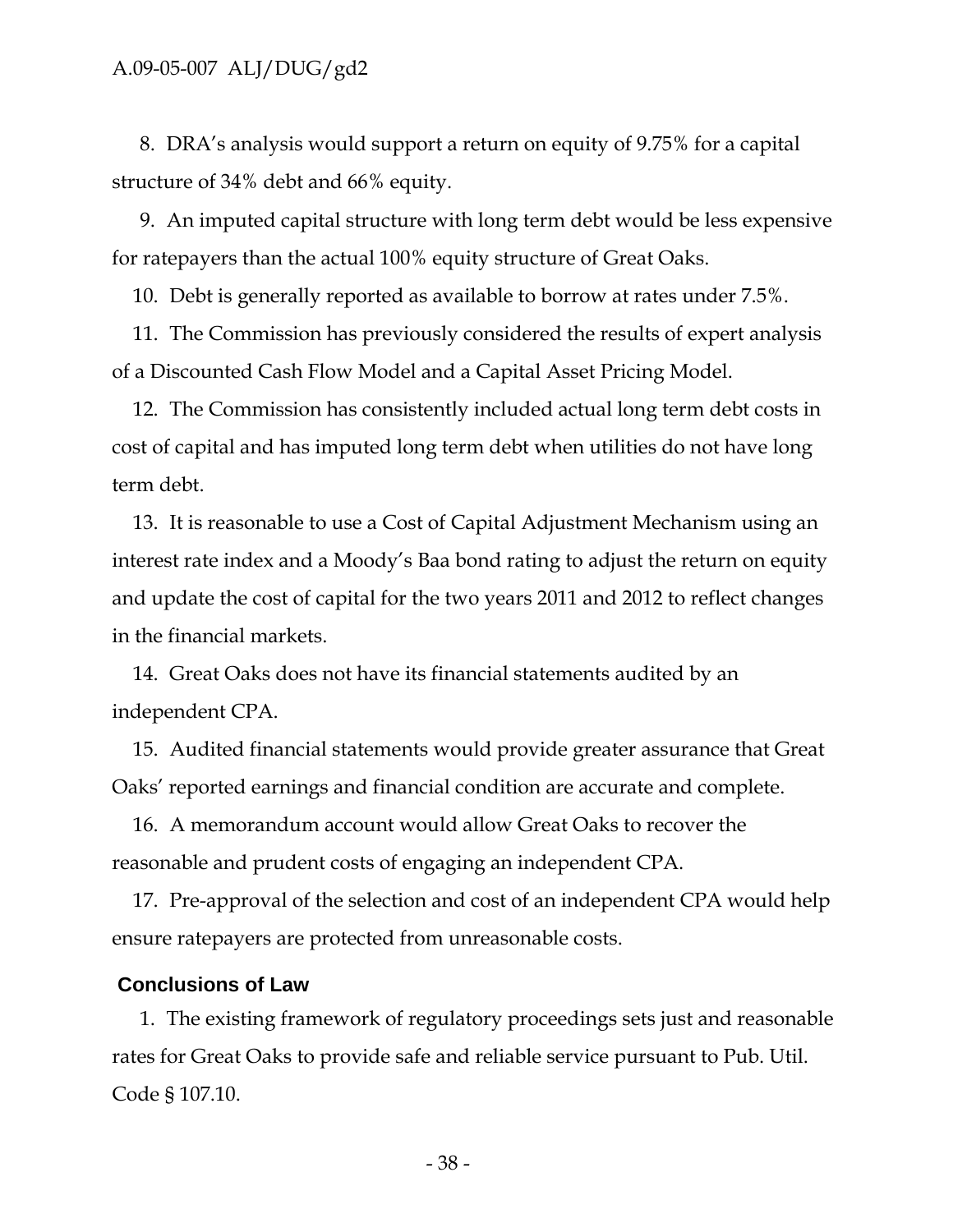2. Great Oaks is properly classified and treated as a Class A water utility subject to the Commission's jurisdiction.

3. The legal standard for setting the fair rate of return has been established by the United States Supreme Court in the *Bluefield* and *Hope* cases. (*Bluefield Water Works & Improvement Company v. Public Service Commission of the State of Virginia*, 262 U.S. 679 (1923) and *Federal Power Commission v. Hope Natural Gas Company,*  320 U.S. 591 (1944).)

4. Financial models are dependent on subjective inputs; therefore, it is reasonable to apply informed judgment when considering financial modeling results.

5. This decision reasonably relies on the entire record of the proceeding and accords weight based upon the evidence's relevance and the persuasiveness of the parties' arguments.

6. The Commission may impute long term debt in a capital structure to derive a fair and reasonable cost of capital.

7. On technical matters the Commission should accord greater weight to a credible expert opinion compared to the weight accorded a lay opinion on that same technical matter.

8. The Commission may adopt a Cost of Capital Adjustment Mechanism to ensure rates are just and reasonable in between cost of capital proceedings.

9. The Commission has the authority to order Great Oaks to engage an independent CPA to perform annual audits.

10. All rulings by the assigned judge were lawful and should be affirmed.

11. This decision should be effective today.

12. These proceedings should be closed.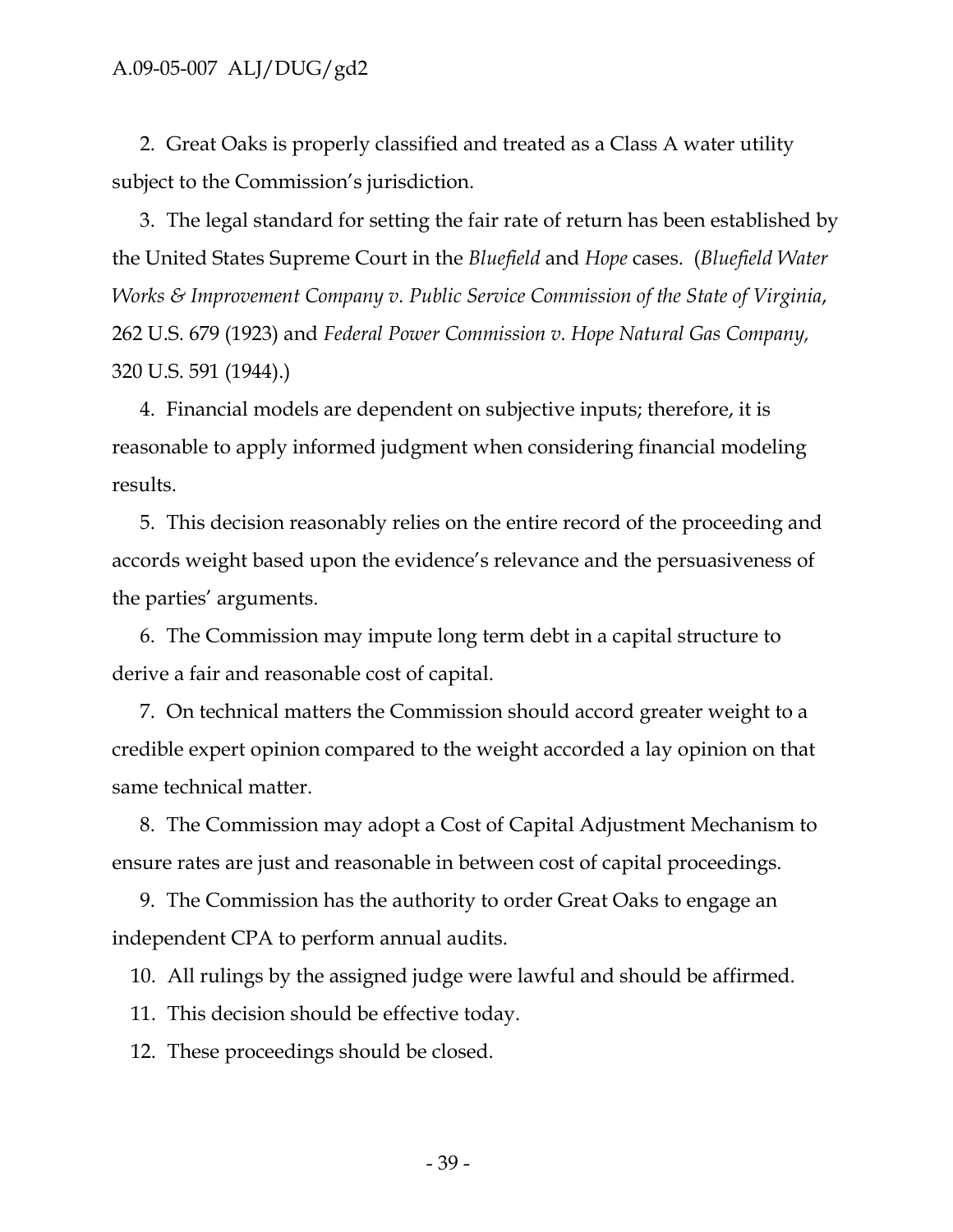# **ORDER**

#### **IT IS ORDERED** that:

1. Great Oaks Water Company's cost of capital for its base year 2010 operations is as follows:

| <b>Great Oaks Water Company</b> |       |        |       |  |  |
|---------------------------------|-------|--------|-------|--|--|
| Adopted 2010 Cost of Capital    |       |        |       |  |  |
| Long Term Debt                  | 30%   | 7.50%  | 2.25% |  |  |
| <b>Preferred Stock</b>          | $3\%$ | 6.00%  | 0.18% |  |  |
| Equity                          | 67%   | 10.20% | 6.83% |  |  |
| Total                           |       |        | 9.26% |  |  |

2. Great Oaks Water Company must file a Tier 1 advice letter to implement the rate changes to reflect the change in the 2010 cost of capital within 30 days of the effective date of this order. The rate changes to reflect the change in the cost of capital shall be effective on January 1, 2010, subject to a determination by the Commission's Division of Water and Audits that the advice letter is in compliance with this decision.

3. Great Oaks Water Company must file a new cost of capital application on or before May 1, 2012 for a new 2013 base year.

4. Great Oaks Water Company must file a Tier 1 advice letter to implement a Cost of Capital Adjustment Mechanism which uses an interest rate index and a Moody's Baa bond rating to adjust the return on equity and update the cost of capital for the two years 2011 and 2012.

5. Great Oaks Water Company must engage an independent Certified Public Accountant, with utility client experience, to perform a full and complete audit of the company beginning with all transactions as of January 1, 2009. Great Oaks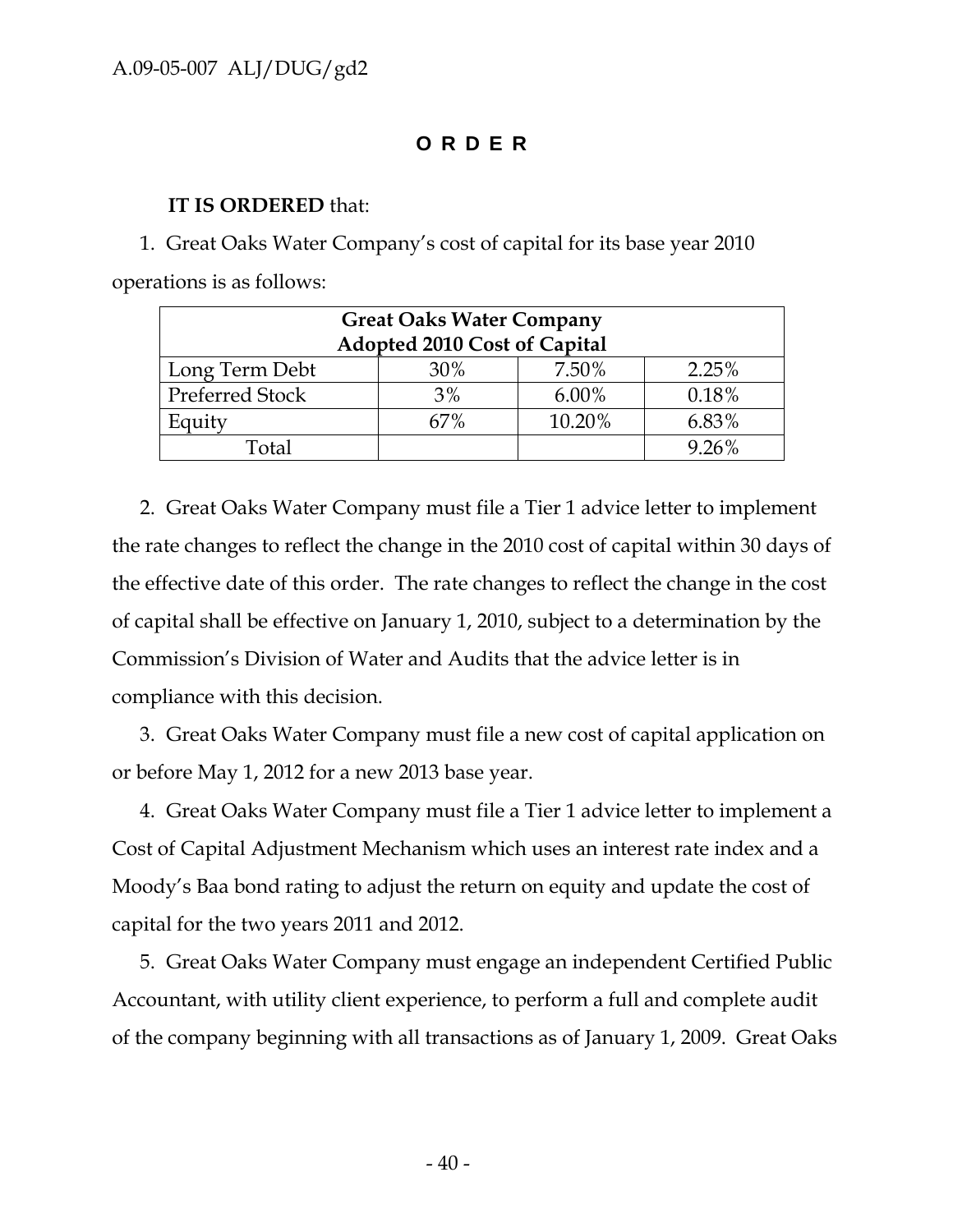Water Company must continue to have annual audits unless this requirement is rescinded by a future Commission decision.

6. Great Oaks Water Company must comply with the following minimum requirements in choosing a Certified Public Accountant for an annual audit required by the preceding Ordering Paragraph:

- a. Great Oaks Water Company must solicit audit proposals from multiple Certified Public Accountants who are experienced in auditing regulated public utilities in California.
- b. Great Oaks Water Company must submit its request and copies of all bids to the Director of the Commission's Division of Water and Audits within 10 days of issuance or receipt, respectively.
- c. Great Oaks Water Company must prepare and submit to the Director of the Division of Water and Audits a written summary of its evaluation of the proposals and all the criteria applied to the selection process within 21 days of selecting a Certified Public Accountant.
- d. Following preapproval, Great Oaks Water Company must submit a copy of an executed engagement letter to the Director of the Division of Water and Audits within 10 days of its execution.

These documents shall all be confidential pursuant to General Order 66-C.

7. Great Oaks Water Company must file a Tier 2 advice letter for preapproval of its selection process for engaging its selected Certified Public Accountant. Great Oaks Water Company may solicit and retain a Certified Public Accountant for multiple annual audits; the required preapproval sought by advice letter may cover that multi-year period. The advice letter must include the following information:

- a. The audit proposal and copies of all bids;
- b. The written summary of its evaluation of the proposals and all the criteria applied to the selection process;
- c. Any other justifications for the proposed selection;
- d. The scope of the audit engagement;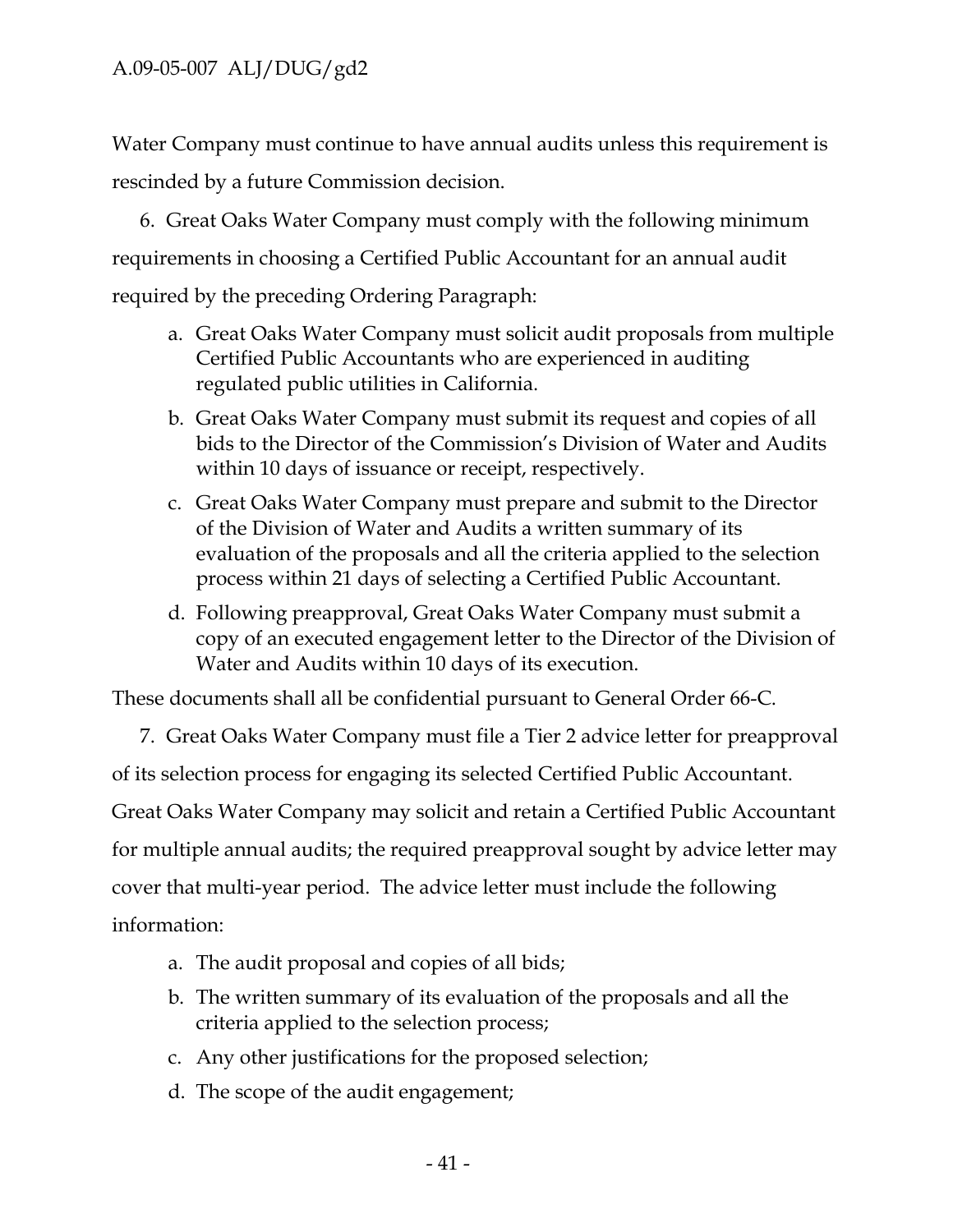- e. The draft engagement letter; and
- f. The cost of the audit engagement.

These documents shall all be confidential pursuant to General Order 66-C.

8. Great Oaks Water Company must submit all annual audited financial statements, the related disclosures and the attest opinion of the Certified Public Accountant to the Division of Water and Audits (or successor organization) annually on or before March 31 of the subsequent year beginning on March 31, 2012 for calendar year 2011. The 2009 and 2010 audited financial statements must be completed and submitted on or before October 31, 2011. The audited financial statements must be filed concurrent with filing the Annual Report required by General Order 104-A.

9. Great Oaks Water Company may file a Tier 1 advice letter to establish a Certified Public Accountant Audit Cost Memorandum Account which shall accrue interest using 1/12 of the most recent month's interest rate on Commercial Paper (prime, three months), published in the Federal Reserve Statistical Release, G.13.

10. Great Oaks Water Company may file a Tier 3 advice letter to amortize reasonable costs recorded in the Certified Public Accountant Audit Cost Memorandum Account concurrent with other balancing accounts' or memorandum accounts' recovery on an annual basis.

11. All rulings by the assigned judge were lawful and are affirmed.